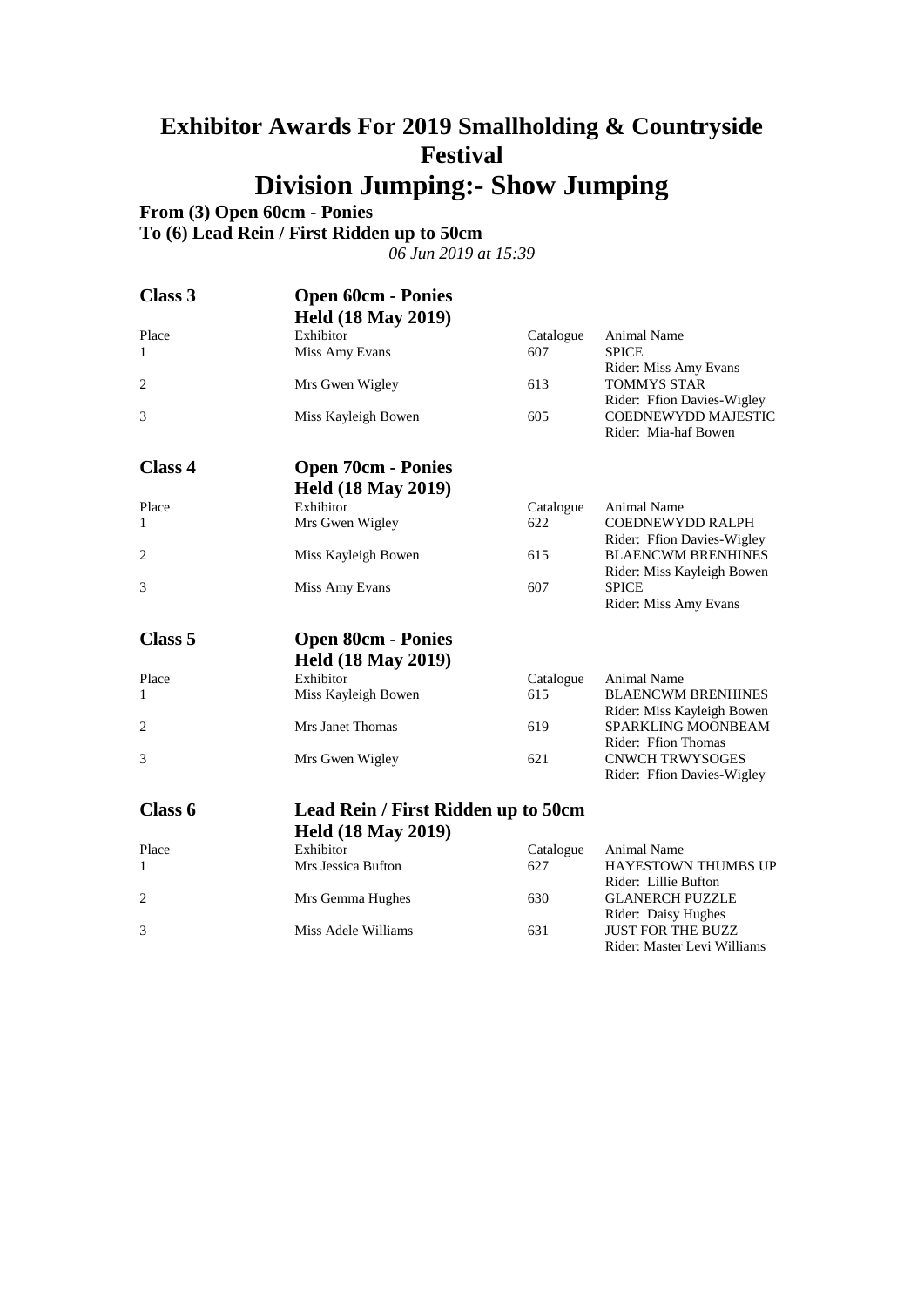# **Division Jumping:- Show Jumping**

**From (1) Open 70cm - Horses**

**To (2) Open 80cm - Horses**

| <b>Class 1</b> | <b>Open 70cm - Horses</b> |           |                           |
|----------------|---------------------------|-----------|---------------------------|
|                | <b>Held (18 May 2019)</b> |           |                           |
| Place          | Exhibitor                 | Catalogue | Animal Name               |
| 1              | Alice Whittall            | 642       | <b>EVIE</b>               |
|                |                           |           | Rider: Alice Whittall     |
| 2              | Megan Williams            | 644       | <b>CLIENI CHERRY</b>      |
|                |                           |           | Rider: Megan Williams     |
| 3              | Mrs Claire Jones          | 635       | <b>MAESMYNACH HANNAH</b>  |
|                |                           |           | Rider: Becky Turton       |
| Class 2        | <b>Open 80cm - Horses</b> |           |                           |
|                | <b>Held (18 May 2019)</b> |           |                           |
| Place          | Exhibitor                 | Catalogue | Animal Name               |
| 1              | Eiry Bonner               | 646       | <b>FEAR ANTI</b>          |
|                |                           |           | Rider: Eiry Bonner        |
| 2              | Megan Williams            | 644       | <b>CLIENI CHERRY</b>      |
|                |                           |           | Rider: Megan Williams     |
| 3              | Mrs Jessica Bufton        | 632       | <b>MEELICKMORE MAY</b>    |
| MORNING        |                           |           |                           |
|                |                           |           | Rider: Mrs Jessica Bufton |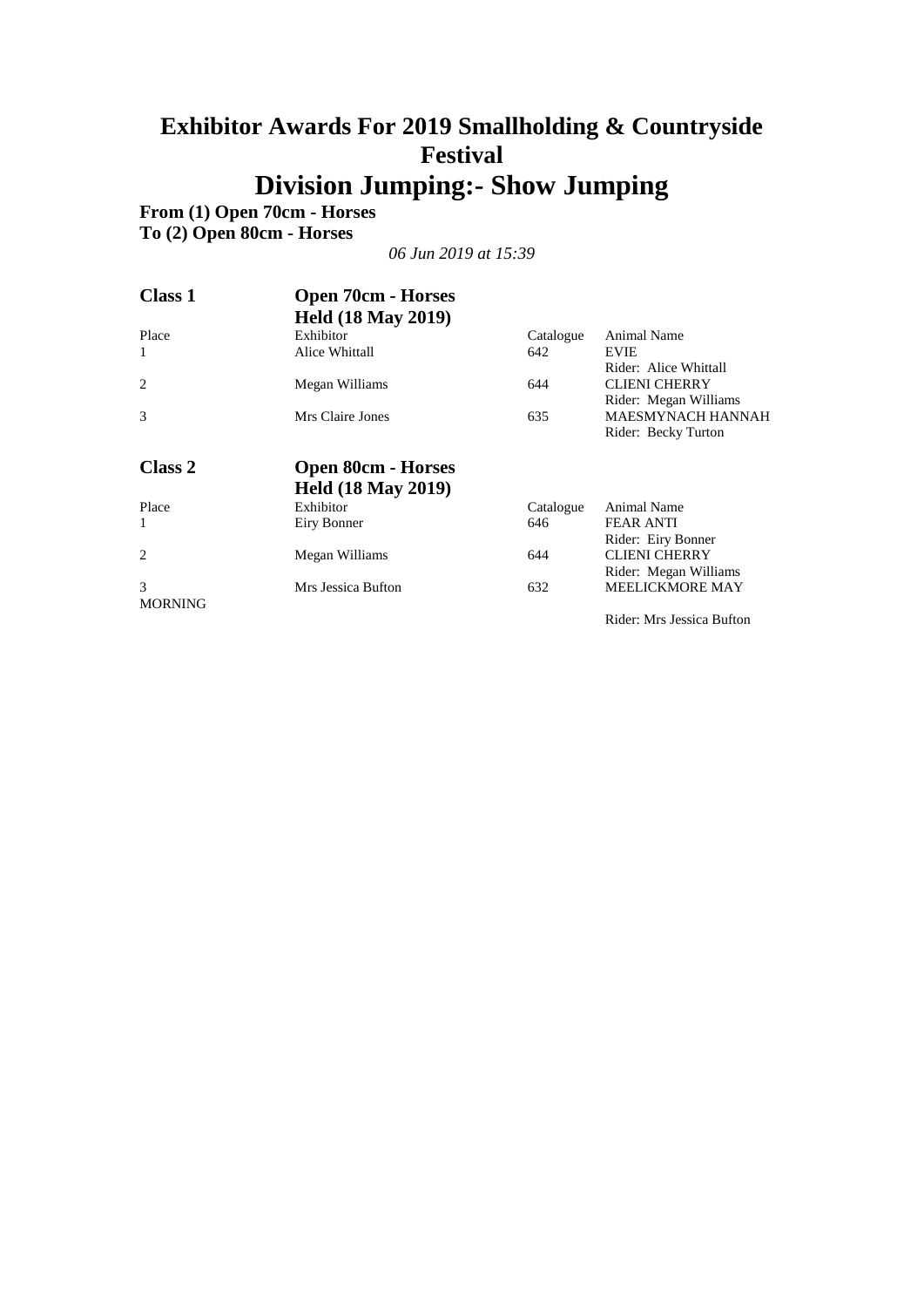### **Exhibitor Awards For 2019 Smallholding & Countryside Festival Division Jumping:- Chaps Mid Welsh Regional Show - In-hand**

**From (7) Non Native Pony not exceeding or likely to exceed 153cm at maturity To (23) Supreme In-Hand Champion and Reserve Champion** *06 Jun 2019 at 15:39*

| Class 7        | Non Native Pony not exceeding or likely to exceed 153cm at |           |                                                                                  |  |
|----------------|------------------------------------------------------------|-----------|----------------------------------------------------------------------------------|--|
| maturity       |                                                            |           |                                                                                  |  |
|                | <b>Held (18 May 2019)</b>                                  |           |                                                                                  |  |
| Place          | Exhibitor                                                  | Catalogue | <b>Animal Name</b>                                                               |  |
| $\mathbf{1}$   | Mrs Lorraine Alexander                                     | 648       | <b>FOSTERHOUSES TIGER</b>                                                        |  |
| <b>LILY</b>    |                                                            |           |                                                                                  |  |
| $\overline{2}$ | Autumn Wren                                                | 650       | Handler: Sienna May Breacher<br><b>BANKVIEW VERONICA</b><br>Handler: Autumn Wren |  |
| <b>Class 8</b> | Non Native Horse exceeding or to exceed 153cm at maturity  |           |                                                                                  |  |
|                | <b>Held (18 May 2019)</b>                                  |           |                                                                                  |  |
| Place          | Exhibitor                                                  | Catalogue | <b>Animal Name</b>                                                               |  |
| 1              | Ms Alys Matravers                                          | 652       | <b>TIGER MAZARATI</b>                                                            |  |
|                |                                                            |           | Handler: Antony Burks                                                            |  |
| $\overline{c}$ | John Harvey Brooke-Rankin                                  | 651       | WOODFIELD JAZZ                                                                   |  |
| Rankin         |                                                            |           | Handler: John Harvey Brooke-                                                     |  |
| Class 9        | Sports Horse / Pony or Warmblood - any age/height          |           |                                                                                  |  |
|                | <b>Held (18 May 2019)</b>                                  |           |                                                                                  |  |
| Place          | Exhibitor                                                  | Catalogue | <b>Animal Name</b>                                                               |  |
| 1              | Ms Marta Kucharczyk                                        | 655       | <b>MIDNIGHT DREAMER</b>                                                          |  |
|                |                                                            |           | Handler: Malcolm Rosser                                                          |  |
| 2              | Richard & Jean Evans                                       | 653       | YSTWYTH SPECIAL K                                                                |  |
|                |                                                            |           | Handler: Sara Evans                                                              |  |
| 3              | Ms Alys Matravers                                          | 656       | <b>VH SHOOTING STAR</b>                                                          |  |
|                |                                                            |           | Handler: Antony Burks                                                            |  |

### **Class 10 Native, Cob, Traditional Pony not exceeding or likely to exceed 148cm at maturity**

|              | <b>Held (18 May 2019)</b> |           |                        |  |
|--------------|---------------------------|-----------|------------------------|--|
| Place        | Exhibitor                 | Catalogue | Animal Name            |  |
| $\mathbf{1}$ | Ms Alys Matravers         | 662       | <b>FANCY PANTS</b>     |  |
|              |                           |           | Handler: Antony Burks  |  |
| 2            | Ann & Gwen Holland        | 660       | <b>EDERN SADKIA</b>    |  |
|              |                           |           | Handler: Ann Holland   |  |
|              | Sophia Chambers           | 657       | <b>ROCK ON TOMMY V</b> |  |
|              |                           |           | Handler: Lisa Chambers |  |

### **Class 11 Native, Cob, Traditional, exceeding or likely to exceed 148cm at maturity**

|              | <b>Held (18 May 2019)</b> |           |                       |  |
|--------------|---------------------------|-----------|-----------------------|--|
| Place        | Exhibitor                 | Catalogue | Animal Name           |  |
| $\mathbf{1}$ | Yvonne Lee                | 666       | <b>LYDIA</b>          |  |
|              |                           |           | Handler: B I'Anson    |  |
| 2            | Ms Alys Matravers         | 667       | <b>GYPSIE LADY</b>    |  |
|              |                           |           | Handler: Antony Burks |  |
| 3            | Victoria Bertorelli       | 664       | <b>COLOUR ME BLUE</b> |  |
|              |                           |           | Handler: Gavin Merkel |  |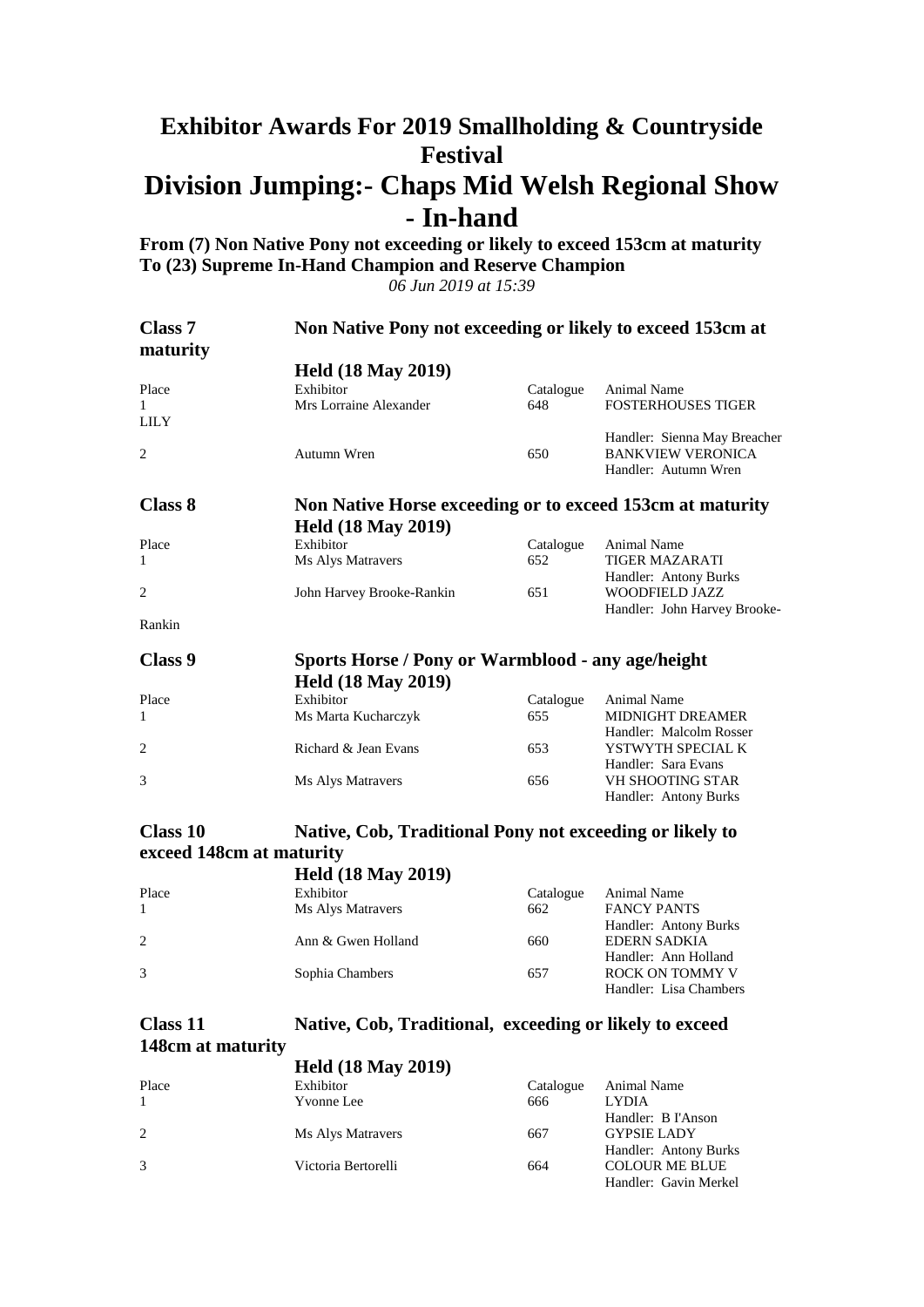| <b>Class 12</b>                       |                                                            |                  |                                                                          |
|---------------------------------------|------------------------------------------------------------|------------------|--------------------------------------------------------------------------|
|                                       | <b>Champion and Reserve Champion</b>                       |                  |                                                                          |
|                                       | <b>Held (18 May 2019)</b>                                  |                  |                                                                          |
| Place<br>1                            | Exhibitor<br>Ms Marta Kucharczyk                           | Catalogue<br>655 | Animal Name<br>MIDNIGHT DREAMER                                          |
| 2                                     | Ms Alys Matravers                                          | 662              | Handler: Malcolm Rosser<br><b>FANCY PANTS</b><br>Handler: Antony Burks   |
| Class 13                              | Young Handler Exhibitors 10 - 16 years of age - no         |                  |                                                                          |
| <b>Colts/Stallions - may be split</b> |                                                            |                  |                                                                          |
|                                       | <b>Held (18 May 2019)</b>                                  |                  |                                                                          |
| Place                                 | Exhibitor                                                  | Catalogue        | Animal Name                                                              |
| 1                                     | Ms Alys Matravers                                          | 670              | <b>FANCY PANTS</b><br>Handler: Chloe Matravers                           |
| 2                                     | Mrs Michelle Lewis                                         | 669              | YNYSFACH ZALTANA<br>Handler: Mali Gwen Lewis                             |
| <b>Class 14</b>                       | <b>Home Produced - Non-Native types</b>                    |                  |                                                                          |
|                                       | <b>Held (18 May 2019)</b>                                  |                  |                                                                          |
| Place                                 | Exhibitor                                                  | Catalogue        | Animal Name                                                              |
| 1                                     | Ms Alys Matravers                                          | 652              | <b>TIGER MAZARATI</b><br>Handler: Antony Burks                           |
| 2                                     | Autumn Wren                                                | 650              | <b>BANKVIEW VERONICA</b><br>Handler: Autumn Wren                         |
| 3                                     | Kelsey Bishop                                              | 671              | <b>SHEMIKA SNIP</b><br>Handler: Kelsey Bishop                            |
|                                       |                                                            |                  |                                                                          |
| <b>Class 15</b>                       | Home Produced - Native, Cob, Taditional types              |                  |                                                                          |
|                                       | <b>Held (18 May 2019)</b>                                  |                  |                                                                          |
| Place                                 | Exhibitor                                                  | Catalogue        | Animal Name                                                              |
| 1                                     | Yvonne Lee                                                 | 666              | <b>LYDIA</b>                                                             |
| 2                                     | Mrs Heather Morris                                         | 673              | Handler: B I'Anson<br><b>BUZBY</b>                                       |
|                                       |                                                            |                  | Handler: Mrs Heather Morris                                              |
| 3                                     | Ms Alys Matravers                                          | 667              | <b>GYPSIE LADY</b><br>Handler: Antony Burks                              |
| <b>Class 16</b>                       | <b>Shetland - Standard or Miniature. Stallion, Mare or</b> |                  |                                                                          |
| <b>Gelding, Colt, Filly</b>           |                                                            |                  |                                                                          |
|                                       | <b>Held (18 May 2019)</b>                                  |                  |                                                                          |
| Place                                 | Exhibitor                                                  | Catalogue        | Animal Name                                                              |
| 1                                     | Mrs Hazell Hopkinson                                       | 679              | <b>GLENROEBURN DYSON</b><br>Handler: Mrs Hazell                          |
| Hopkinson                             |                                                            |                  |                                                                          |
| 2                                     | Mrs Heather Morris                                         | 673              | <b>BUZBY</b><br>Handler: Mrs Heather Morris                              |
| 3                                     | Ann & Gwen Holland                                         | 661              | <b>EDERN CADOG</b><br>Handler: Gwen Holland                              |
| <b>Class 17</b>                       | Best Colour & Markings Mare / Filly or Gelding - any age,  |                  |                                                                          |
| height, type                          |                                                            |                  |                                                                          |
|                                       | <b>Held (18 May 2019)</b>                                  |                  |                                                                          |
| Place                                 | Exhibitor                                                  | Catalogue        | Animal Name                                                              |
| 1                                     | <b>Sharon Staley</b>                                       | 681              | <b>FLIRTINI</b>                                                          |
| $\overline{c}$                        | Mr Derek Prosser                                           | 680              | Handler: Katie Powell<br><b>SELAW SECRET WEAPON</b>                      |
| 3                                     | Ann & Gwen Holland                                         | 661              | Handler: Mr Derek Prosser<br><b>EDERN CADOG</b><br>Handler: Gwen Holland |
| <b>Class 18</b>                       | <b>Champion and Reserve Champion</b>                       |                  |                                                                          |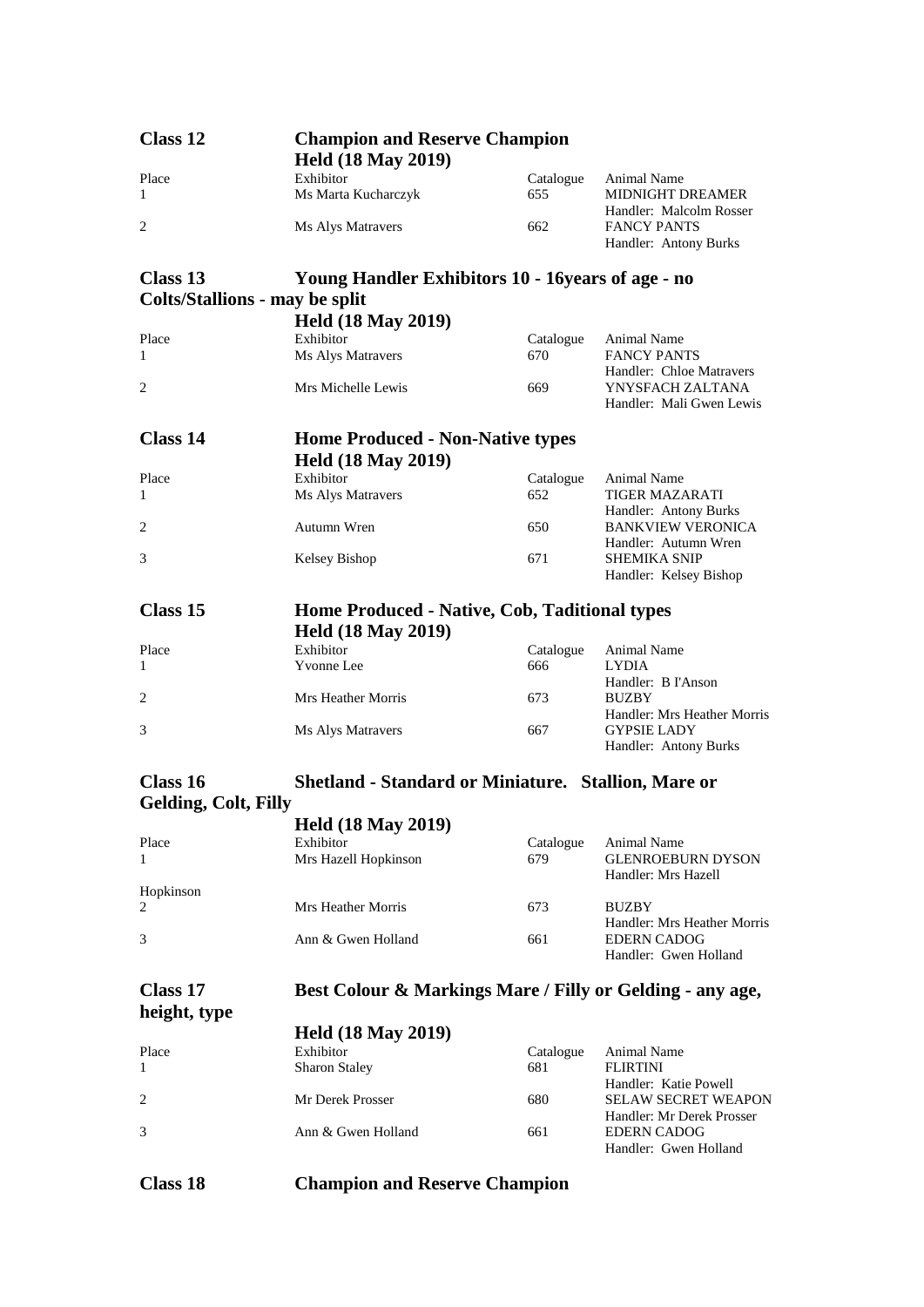|                     | <b>Held (18 May 2019)</b>                                      |                  |                                                            |
|---------------------|----------------------------------------------------------------|------------------|------------------------------------------------------------|
| Place               | Exhibitor                                                      | Catalogue        | Animal Name                                                |
| 1                   | Yvonne Lee                                                     | 666              | <b>LYDIA</b>                                               |
| $\overline{c}$      | Ms Alys Matravers                                              | 670              | Handler: B I'Anson<br><b>FANCY PANTS</b>                   |
|                     |                                                                |                  | Handler: Chloe Matravers                                   |
| <b>Class 19</b>     |                                                                |                  |                                                            |
| born in 2018        | <b>Yearling - Non Native or Native, Cob, Traditional Types</b> |                  |                                                            |
|                     | <b>Held (18 May 2019)</b>                                      |                  |                                                            |
| Place               | Exhibitor                                                      | Catalogue        | Animal Name                                                |
| 1                   | Miss Sian Elphick                                              | 682              | <b>CATDOL DAISYMAY</b>                                     |
|                     |                                                                |                  | Handler: Carl Owen                                         |
| 2                   | Ms Alys Matravers                                              | 656              | <b>VH SHOOTING STAR</b><br>Handler: Antony Burks           |
| 3                   | Ms Rosita Hamar                                                | 683              | <b>JACKS</b>                                               |
|                     |                                                                |                  | Handler: Elliott Clifton                                   |
| Class 20            | 2 Year Old - Non Native or Native, Cob, Traditional Types      |                  |                                                            |
| <b>born</b> in 2017 |                                                                |                  |                                                            |
|                     | <b>Held (18 May 2019)</b>                                      |                  |                                                            |
| Place               | Exhibitor                                                      | Catalogue        | <b>Animal Name</b>                                         |
| 1                   | Miss Sian Elphick                                              | 658              | ANBESBURY LIQUORCE                                         |
| <b>ALLSORTS</b>     |                                                                |                  |                                                            |
| 2                   | Mr Daniel Kinson                                               | 684              | Handler: Miss Sian Elphick<br><b>GREATEAVES PICCALILLI</b> |
| <b>CHOW CHOW</b>    |                                                                |                  |                                                            |
| 3                   |                                                                | 655              | Handler: Mr Richard Boden<br>MIDNIGHT DREAMER              |
|                     | Ms Marta Kucharczyk                                            |                  | Handler: Malcolm Rosser                                    |
|                     |                                                                |                  |                                                            |
| Class 21            | 3 Year Old - Non Native or Native, Cob, Traditional Types      |                  |                                                            |
| born in 2016        |                                                                |                  |                                                            |
|                     | <b>Held (18 May 2019)</b>                                      |                  |                                                            |
| Place<br>1          | Exhibitor<br>Ms Rosita Hamar                                   | Catalogue<br>685 | Animal Name<br><b>TOM COLLINS</b>                          |
|                     |                                                                |                  | Handler: Elliott Clifton                                   |
|                     |                                                                |                  |                                                            |
| Class 22            | <b>Champion and Reserve Champion - Youngstock</b>              |                  |                                                            |
|                     | <b>Held (18 May 2019)</b>                                      |                  |                                                            |
| Place               | Exhibitor                                                      | Catalogue        | Animal Name                                                |
| 1                   | Miss Sian Elphick                                              | 658              | ANBESBURY LIQUORCE                                         |
| ALLSORTS            |                                                                |                  | Handler: Miss Sian Elphick                                 |
| 2                   | Miss Sian Elphick                                              | 682              | CATDOL DAISYMAY                                            |
|                     |                                                                |                  | Handler: Carl Owen                                         |
| Class 23            | <b>Supreme In-Hand Champion and Reserve Champion</b>           |                  |                                                            |
|                     | <b>Held (18 May 2019)</b>                                      |                  |                                                            |
| Place               | Exhibitor                                                      | Catalogue        | Animal Name                                                |
| 1                   | Miss Sian Elphick                                              | 658              | ANBESBURY LIQUORCE                                         |
| ALLSORTS            |                                                                |                  |                                                            |
|                     |                                                                |                  | Handler: Miss Sian Elphick                                 |
| 2                   | Miss Sian Elphick                                              | 682              | CATDOL DAISYMAY<br>Handler: Carl Owen                      |
|                     |                                                                |                  |                                                            |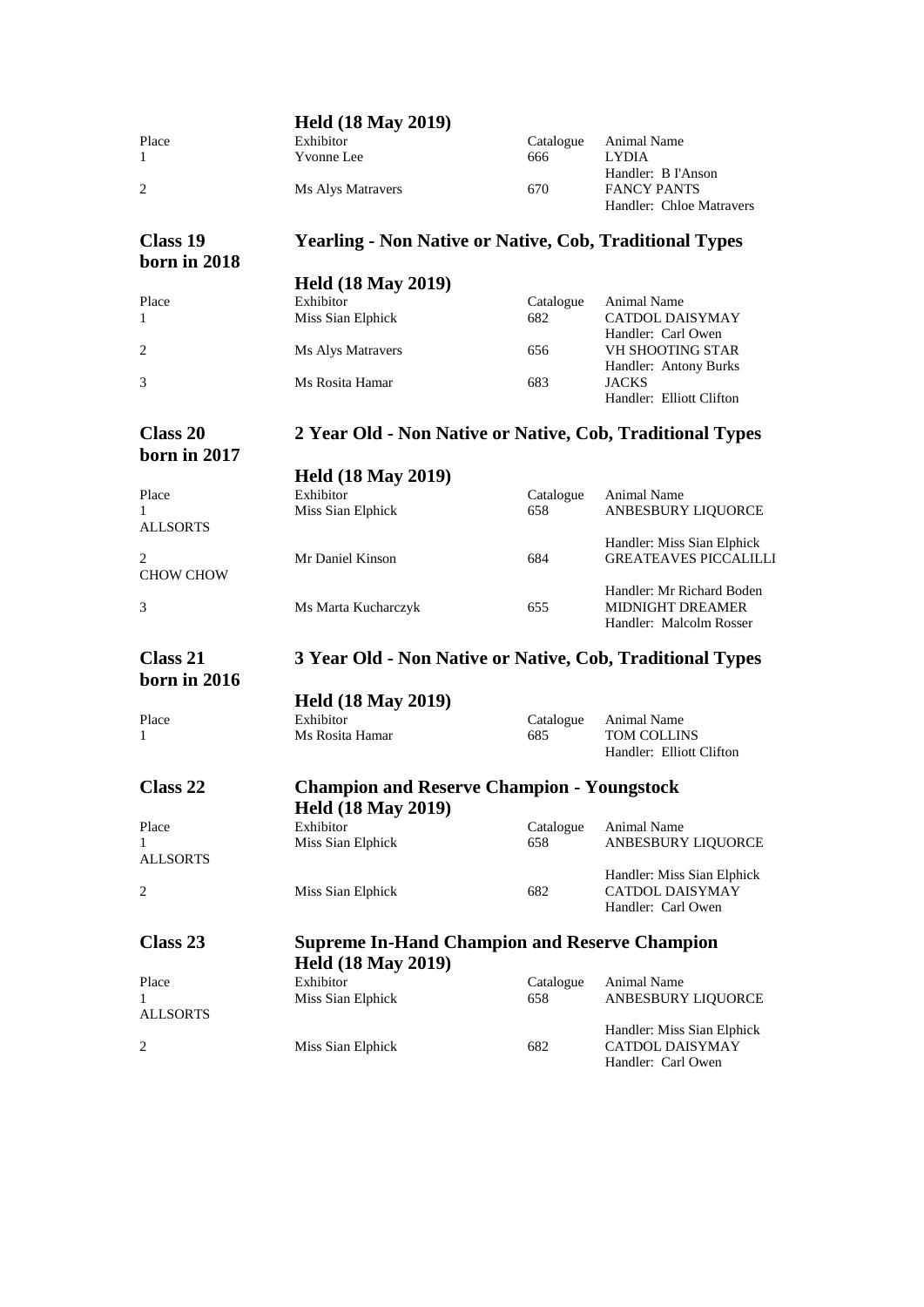# **Exhibitor Awards For 2019 Smallholding & Countryside Festival Division Jumping:- Chaps Mid Welsh Regional Show - Ridden**

**From (63) Native, Cob, Traditional, not exceeding 148cm To (79) Supreme Ridden Champion and Reserve Champion** *06 Jun 2019 at 15:39*

| Class 63            | <b>Held (18 May 2019)</b>                                                       | Native, Cob, Traditional, not exceeding 148cm |                                                              |  |
|---------------------|---------------------------------------------------------------------------------|-----------------------------------------------|--------------------------------------------------------------|--|
| Place               | Exhibitor                                                                       | Catalogue                                     | Animal Name                                                  |  |
| 1                   | Mrs Lynne Startin                                                               | 690                                           | <b>RUFTY MCTUFTY</b><br>Rider: Mrs Lynne Startin             |  |
| 2                   | Michelle Pickford                                                               | 688                                           | <b>STARDUST II</b><br>Rider: Michelle Pickford               |  |
| 3                   | Miss Elizabeth Roderick                                                         | 689                                           | <b>JUST AFTER MIDNIGHT</b><br>Rider: Miss Elizabeth Roderick |  |
| Class 64            | Native, Cob, Traditional, exceeding 148cm (Judge will ride)                     |                                               |                                                              |  |
|                     | <b>Held (18 May 2019)</b>                                                       |                                               |                                                              |  |
| Place               | Exhibitor                                                                       | Catalogue                                     | <b>Animal Name</b>                                           |  |
| 1                   | Kimberley Twigg                                                                 | 694                                           | <b>CARN NICHOLAS TOM</b><br>Rider: Kimberley Twigg           |  |
| 2                   | Ms Hayley Gill                                                                  | 693                                           | <b>COBBY DAZZLER</b><br>Rider: Ms Hayley Gill                |  |
| 3                   | Miss Tara McNeil                                                                | 668                                           | <b>MR TEDDY</b><br>Rider: Miss Tara McNeil                   |  |
| Class <sub>65</sub> | <b>Non Native Pony not exceeding 153cm</b><br><b>Held (18 May 2019)</b>         |                                               |                                                              |  |
| Place               | Exhibitor                                                                       | Catalogue                                     | Animal Name                                                  |  |
| 1                   | Sophia Chambers                                                                 | 696                                           | ROQUEFORT PAPILLON<br>Rider: Sophia Chambers                 |  |
| 2                   | Miss Morgan Roynon                                                              | 698                                           | POPPY 19<br>Rider: Morgan Roynon                             |  |
| 3<br><b>ORCHID</b>  | Miss Molly Walsh                                                                | 699                                           | <b>BRYNTEGLLWYNAU</b>                                        |  |
|                     |                                                                                 |                                               | Rider: Miss Molly Walsh                                      |  |
| Class 66            | Non Native Horse exceeding 153cm (Judge will ride)<br><b>Held (18 May 2019)</b> |                                               |                                                              |  |
| Place               | Exhibitor                                                                       | Catalogue                                     | Animal Name                                                  |  |
| 1                   | Ms Alys Matravers                                                               | 702                                           | <b>TIGER MAZARATI</b><br>Rider: Ms Alys Matravers            |  |
| 2                   | Miss Zara Owen                                                                  | 703                                           | <b>GIN RICKY</b><br>Rider: Miss Zara Owen                    |  |
| 3                   | Mr Marc Pugh                                                                    | 704                                           | <b>GREATEAVES MAYA</b><br>Rider: Mr Marc Pugh                |  |
| Class 67            | <b>Champion and Reserve Champion</b><br><b>Held (18 May 2019)</b>               |                                               |                                                              |  |
| Place               | Exhibitor                                                                       | Catalogue                                     | Animal Name                                                  |  |
| 1                   | Sophia Chambers                                                                 | 696                                           | ROQUEFORT PAPILLON<br>Rider: Sophia Chambers                 |  |
| 2                   | Miss Morgan Roynon                                                              | 698                                           | POPPY 19<br>Rider: Morgan Roynon                             |  |
| Class 68            | Home Produced Ridden - Non Native Types, any height                             |                                               |                                                              |  |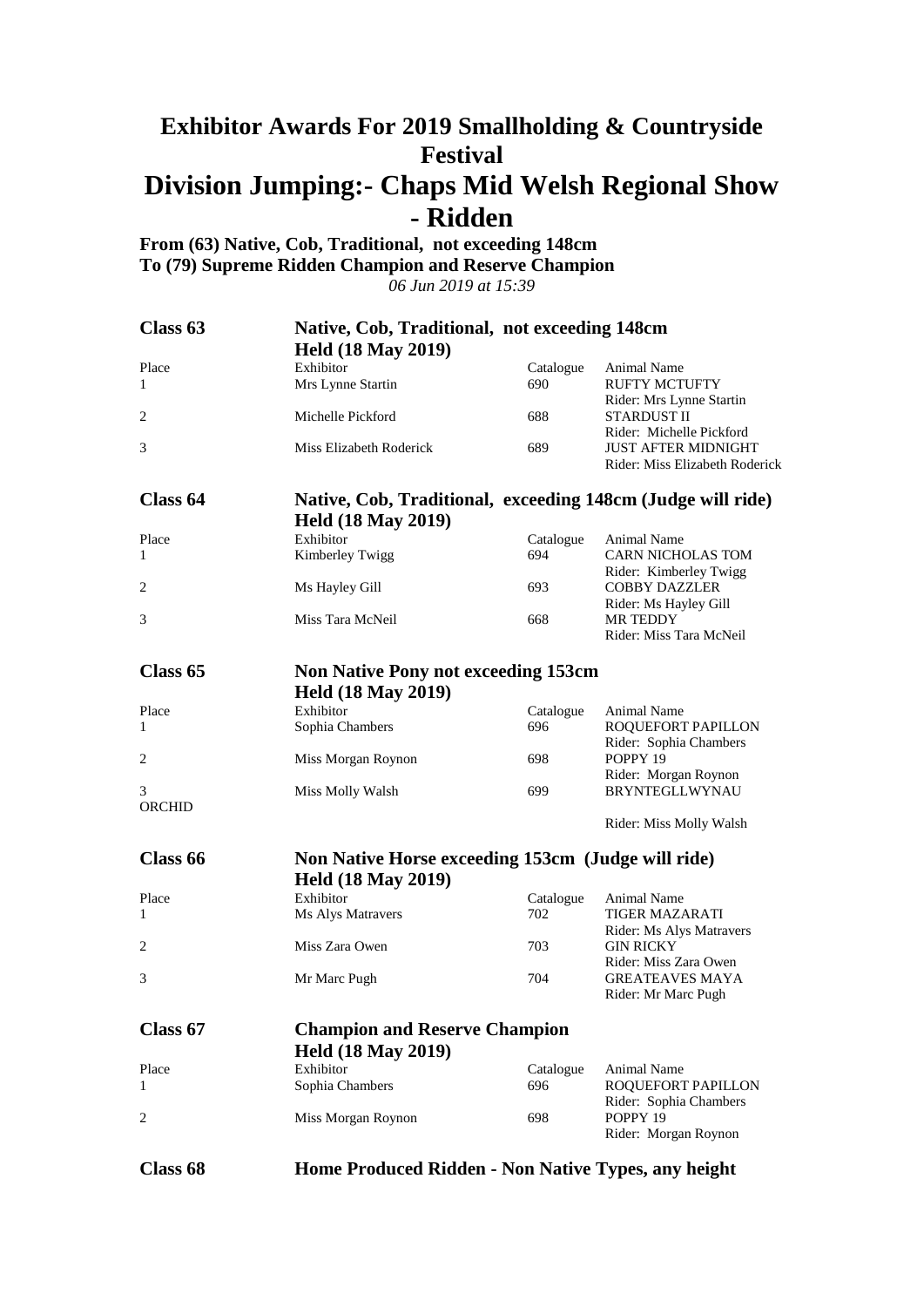|       | <b>Held (18 May 2019)</b> |           |                         |
|-------|---------------------------|-----------|-------------------------|
| Place | Exhibitor                 | Catalogue | Animal Name             |
|       | Miss Morgan Roynon        | 698       | POPPY 19                |
|       |                           |           | Rider: Morgan Roynon    |
| 2     | Ms Eiry Thomas            | 649       | <b>DERIGARON PRINCE</b> |
|       |                           |           | Rider: Ms Eiry Thomas   |
|       | Kelsey Bishop             | 671       | <b>SHEMIKA SNIP</b>     |
|       |                           |           | Rider: Kelsey Bishop    |

#### **Class 69 Home Produced Ridden - Native, Cob, Traditional, Vanner**

**Types, any height**

| $ \sqrt{ }$ $\cdots$ $\sqrt{ }$ $ \cdots$ $\cdots$ |                                 |           |                                                    |
|----------------------------------------------------|---------------------------------|-----------|----------------------------------------------------|
|                                                    | <b>Held (18 May 2019)</b>       |           |                                                    |
| Place                                              | Exhibitor                       | Catalogue | Animal Name                                        |
| 1                                                  | Ms Alys Matravers               | 711       | <b>FANCY PANTS</b>                                 |
|                                                    |                                 |           | Rider: Ms Alys Matravers                           |
| $\overline{2}$                                     | Miss Charlotte Leonard          | 709       | <b>BANG ON TREND</b>                               |
| 3                                                  | Mrs Natasha Davies              | 708       | Rider: Miss Charlotte Leonard<br><b>RED MARLEY</b> |
|                                                    |                                 |           | Rider: Mrs Natasha Davies                          |
|                                                    |                                 |           |                                                    |
| Class 70                                           | Veteran - 15 years and over     |           |                                                    |
|                                                    | <b>Held (18 May 2019)</b>       |           |                                                    |
| Place                                              | Exhibitor                       | Catalogue | Animal Name                                        |
| 1                                                  | Kelsey Bishop                   | 671       | SHEMIKA SNIP                                       |
|                                                    |                                 |           | Rider: Kelsey Bishop                               |
| Class 71                                           | <b>Lead Rein / First Ridden</b> |           |                                                    |
|                                                    | <b>Held (18 May 2019)</b>       |           |                                                    |
| Place                                              | Exhibitor                       | Catalogue | <b>Animal Name</b>                                 |
| 1                                                  | Mrs Jacqueline Davies           | 713       | LITTLE SKIRRID GEORGE                              |
|                                                    |                                 |           | Rider: Grace Davies                                |

### **Class 72 Novice Ridden Pony - Non Native not exceeding 153cm OR Native, Cob, Traditional not exceeding 148cm Held (18 May 2019)**

| Place        | Exhibitor               | Catalogue | Animal Name                    |
|--------------|-------------------------|-----------|--------------------------------|
| $\mathbf{1}$ | Ms Eiry Thomas          | 649       | <b>DERIGARON PRINCE</b>        |
|              |                         |           | Rider: Ms Eiry Thomas          |
| 2            | Autumn Wren             | 650       | <b>BANKVIEW VERONICA</b>       |
|              |                         |           | Rider: Autumn Wren             |
|              | Miss Elizabeth Roderick | 689       | <b>JUST AFTER MIDNIGHT</b>     |
|              |                         |           | Rider: Miss Elizabeth Roderick |
|              |                         |           |                                |

#### **Class 73 Novice Ridden Horse - Non Native exceeding 153cm OR Native, Cob, Traditional exceeding 148cm Held (18 May 2019)**

|       | $\pi$ elu (10 May 2019) |           |                       |
|-------|-------------------------|-----------|-----------------------|
| Place | Exhibitor               | Catalogue | Animal Name           |
|       | Miss Zara Owen          | 703       | <b>GIN RICKY</b>      |
|       |                         |           | Rider: Miss Zara Owen |
| 2     | Mr Wayne Isaac          | 715       | <b>COLOUR ME BLUE</b> |
|       |                         |           | Rider: Emma Edwards   |
|       |                         |           |                       |

### **Class 74 .The Black Country Saddles, CHAPS (UK) Junior Ridden Pony of the Year - Non Native & Native, Cob, Traditional types, 4 years and over, not exceeding 148cm. Riders 18 years and under Held (18 May 2019)**

|             | <b>ILCIU</b> (10 May $2017$ ) |           |                           |
|-------------|-------------------------------|-----------|---------------------------|
| Place       | Exhibitor                     | Catalogue | Animal Name               |
|             | Emma Powell                   | 697       | <b>SHYBONT DESIRAE IN</b> |
| <b>MIND</b> |                               |           |                           |
|             |                               |           | Rider: Caitlin Powell     |
| 2           | Robin Meredith                | 624       | <b>FOALIE</b>             |
|             |                               |           |                           |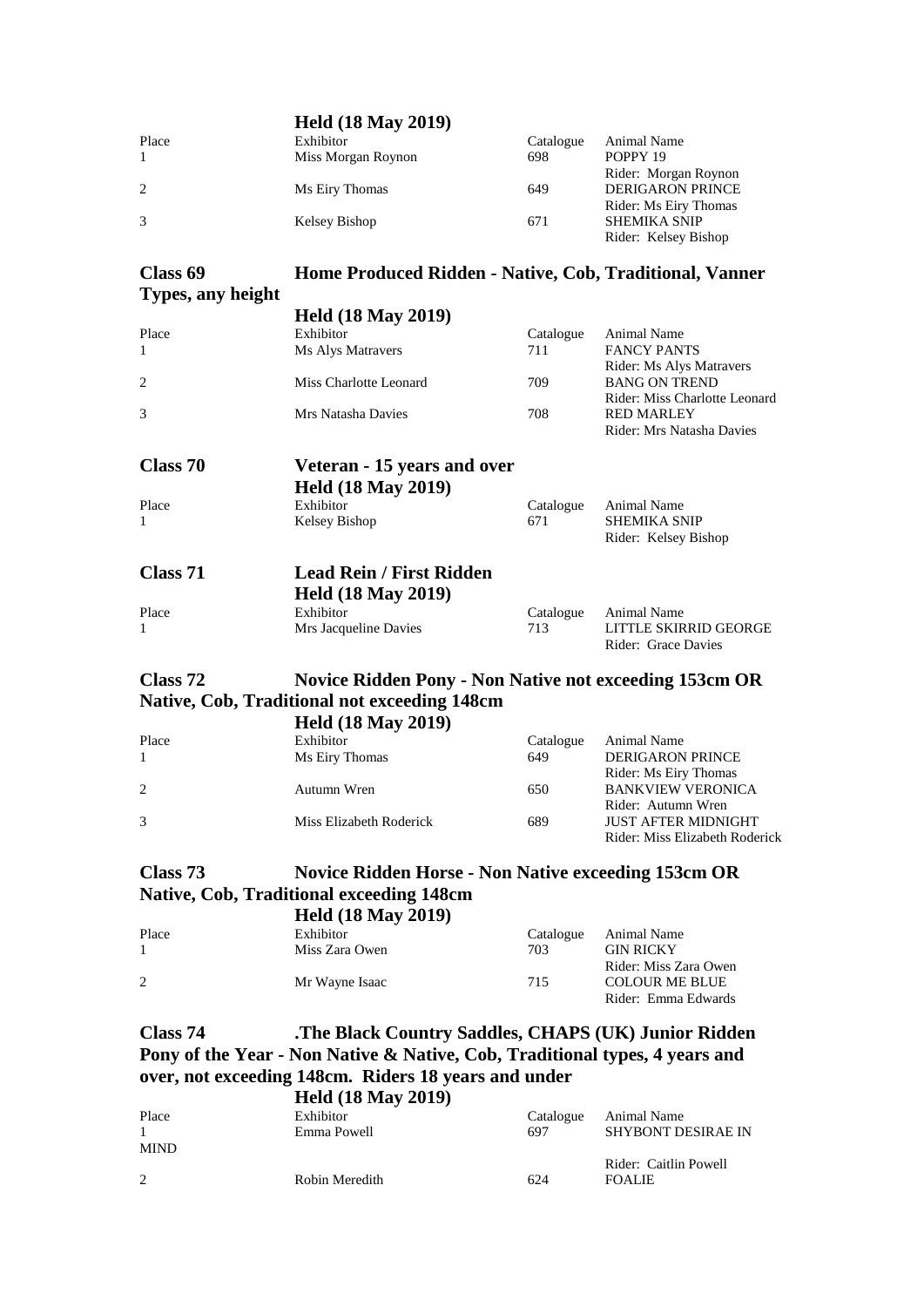Rider: Rhianna Williams

| Class 75                 | The Black Country Saddles, CHAPS (UK) Intermediate<br>Rider of the Year - Any type of exhibit up to 158cm. Riders 18-25 years<br><b>Held (18 May 2019)</b> |                  |                                                                             |
|--------------------------|------------------------------------------------------------------------------------------------------------------------------------------------------------|------------------|-----------------------------------------------------------------------------|
| Place<br>1               | Exhibitor<br>Miss Charlotte Leonard                                                                                                                        | Catalogue<br>709 | <b>Animal Name</b><br><b>BANG ON TREND</b><br>Rider: Miss Charlotte Leonard |
| Class 76                 | Best Riding Club Horse or Pony - any height or type                                                                                                        |                  |                                                                             |
|                          | <b>Held (18 May 2019)</b>                                                                                                                                  |                  |                                                                             |
| Place                    | Exhibitor                                                                                                                                                  | Catalogue        | <b>Animal Name</b>                                                          |
| 1                        | Ms Alys Matravers                                                                                                                                          | 702              | <b>TIGER MAZARATI</b><br>Rider: Ms Alys Matravers                           |
| 2                        | Ms Susan Roberts                                                                                                                                           | 640              | <b>WICKED</b><br>Rider: Ms Susan Roberts                                    |
| Class 77                 | Ladies Side Saddle Qualifier - open to any type of exhibit,                                                                                                |                  |                                                                             |
| riders 16 years and over |                                                                                                                                                            |                  |                                                                             |
|                          | <b>Held (18 May 2019)</b>                                                                                                                                  |                  |                                                                             |
| Place<br>No Results      | Exhibitor                                                                                                                                                  | Catalogue        | <b>Animal Name</b>                                                          |
| Class 78                 | <b>Champion and Reserve Champion</b>                                                                                                                       |                  |                                                                             |
|                          | <b>Held (18 May 2019)</b>                                                                                                                                  |                  |                                                                             |
| Place                    | Exhibitor                                                                                                                                                  | Catalogue        | <b>Animal Name</b>                                                          |
| 1                        | Ms Alys Matravers                                                                                                                                          | 711              | <b>FANCY PANTS</b><br>Rider: Ms Alys Matravers                              |
| $\overline{c}$           | Miss Zara Owen                                                                                                                                             | 703              | <b>GIN RICKY</b><br>Rider: Miss Zara Owen                                   |
| Class 79                 | <b>Supreme Ridden Champion and Reserve Champion</b>                                                                                                        |                  |                                                                             |
|                          | <b>Held (18 May 2019)</b>                                                                                                                                  |                  |                                                                             |
| Place                    | Exhibitor                                                                                                                                                  | Catalogue        | <b>Animal Name</b>                                                          |
| 1                        | Sophia Chambers                                                                                                                                            | 696              | ROQUEFORT PAPILLON<br>Rider: Sophia Chambers                                |
| $\overline{c}$           | Ms Alys Matravers                                                                                                                                          | 711              | <b>FANCY PANTS</b><br>Rider: Ms Alys Matravers                              |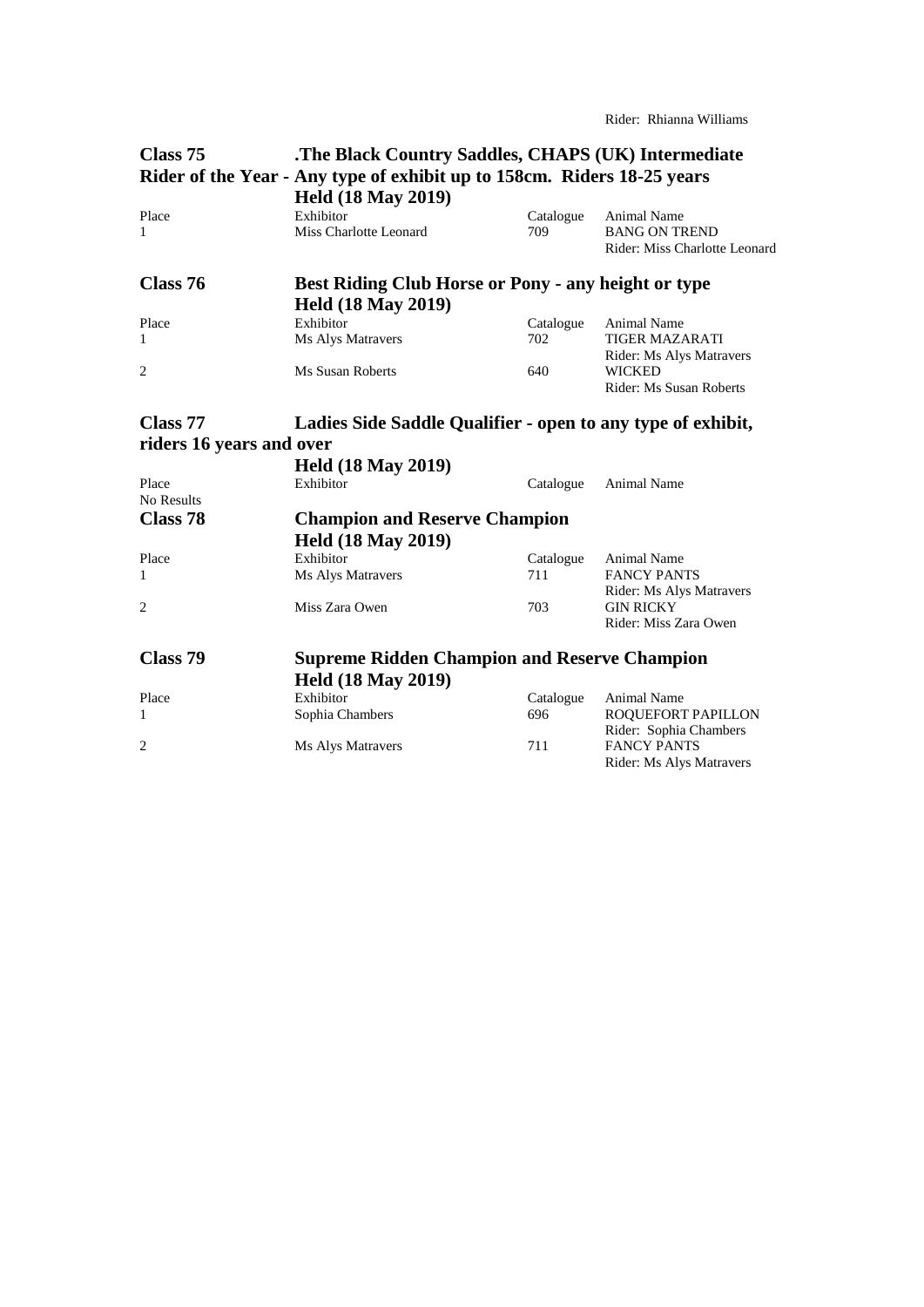# **Division Jumping:- HEAVY HORSES/SHIRES & FOREIGN/WORLD/RARE**

**From (24) Any Breed of Heavy Horse other than Shire - Stallion, Mare or Gelding, 4 years old or over - In-Hand To (28) Champion and Reserve Champion**

| Class 24      |                                                           | Any Breed of Heavy Horse other than Shire - Stallion, Mare |                                                              |  |
|---------------|-----------------------------------------------------------|------------------------------------------------------------|--------------------------------------------------------------|--|
|               | or Gelding, 4 years old or over - In-Hand                 |                                                            |                                                              |  |
|               | <b>Held (18 May 2019)</b>                                 |                                                            |                                                              |  |
| Place         | Exhibitor                                                 | Catalogue                                                  | <b>Animal Name</b>                                           |  |
| No Results    |                                                           |                                                            |                                                              |  |
| Class 25      |                                                           |                                                            | Foreign, World or Rare Breed - Colt or Filly; Stallion, Mare |  |
|               | or Gelding any age - In-Hand                              |                                                            |                                                              |  |
|               | <b>Held (18 May 2019)</b>                                 |                                                            |                                                              |  |
| Place         | Exhibitor                                                 | Catalogue                                                  | <b>Animal Name</b>                                           |  |
| 1             | Jayne Bowen                                               | 719                                                        | <b>LENA</b>                                                  |  |
|               |                                                           |                                                            | Handler: Jayne Bowen                                         |  |
| Class 26      | Any Breed of Heavy Horse including Shire - 4 years old or |                                                            |                                                              |  |
| over - Ridden |                                                           |                                                            |                                                              |  |
|               | <b>Held (18 May 2019)</b>                                 |                                                            |                                                              |  |
| Place         | Exhibitor                                                 | Catalogue                                                  | <b>Animal Name</b>                                           |  |
| No Results    |                                                           |                                                            |                                                              |  |
| Class 27      |                                                           |                                                            | Foreign, World or Rare Breed - 4 years old or over - Ridden  |  |
|               | <b>Held (18 May 2019)</b>                                 |                                                            |                                                              |  |
| Place         | Exhibitor                                                 | Catalogue                                                  | <b>Animal Name</b>                                           |  |
| No Results    |                                                           |                                                            |                                                              |  |
| Class 28      | <b>Champion and Reserve Champion</b>                      |                                                            |                                                              |  |
|               | <b>Held (18 May 2019)</b>                                 |                                                            |                                                              |  |
| Place         | Exhibitor                                                 | Catalogue                                                  | <b>Animal Name</b>                                           |  |
| $\mathbf{1}$  | Jayne Bowen                                               | 719                                                        | <b>LENA</b>                                                  |  |
|               |                                                           |                                                            | Handler: Jayne Bowen                                         |  |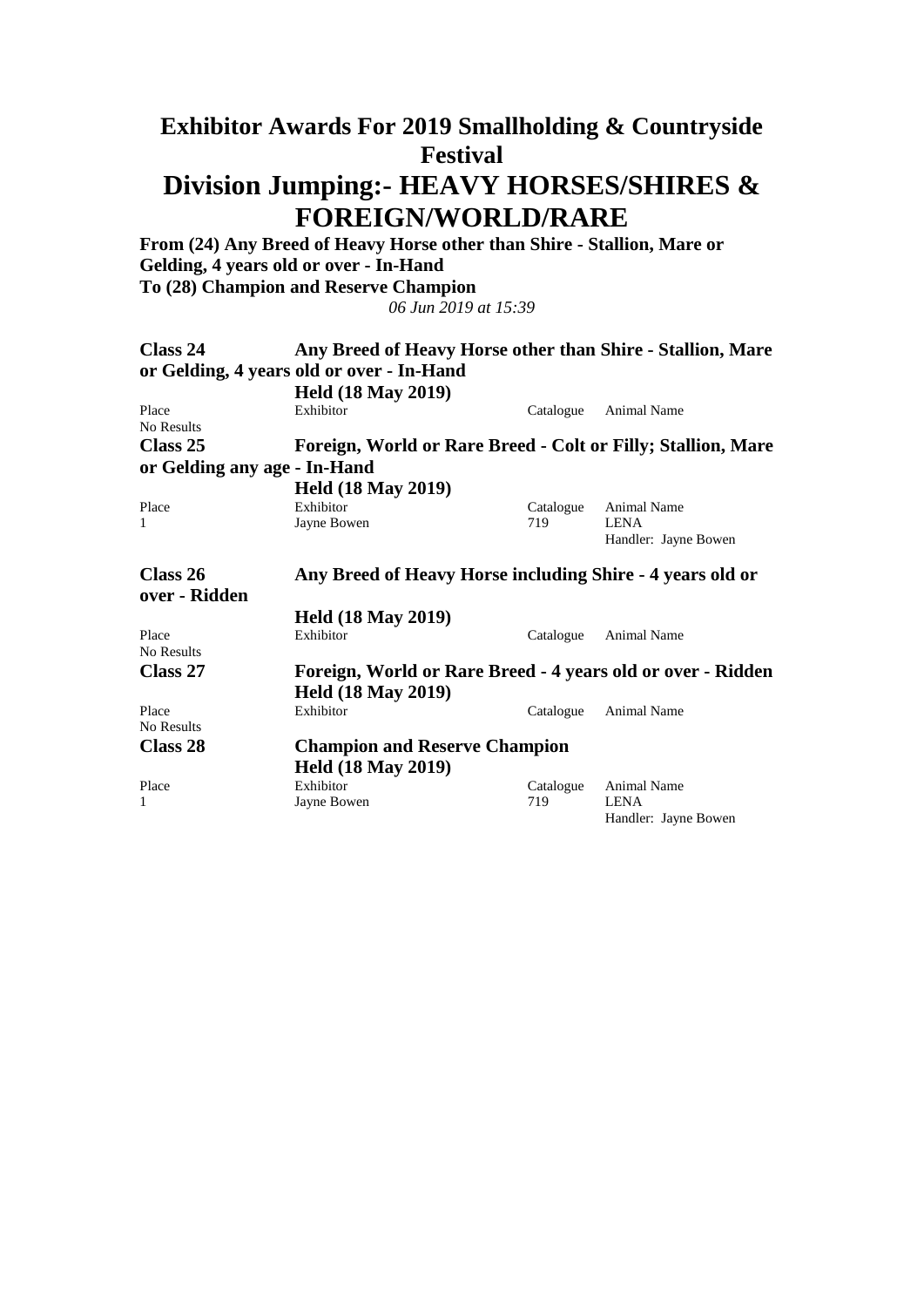**Division Jumping:- YOUNG HANDLERS**

**From (29) Junior Handler (10-14 years)**

**To (30) Senior Handler (15-18 years)**

| Class 29         | <b>Junior Handler (10-14 years)</b> |           |                              |  |
|------------------|-------------------------------------|-----------|------------------------------|--|
|                  | <b>Held (18 May 2019)</b>           |           |                              |  |
| Place            | Exhibitor                           | Catalogue | Animal Name                  |  |
| 1<br><b>LILY</b> | Mrs Lorraine Alexander              | 648       | <b>FOSTERHOUSES TIGER</b>    |  |
|                  |                                     |           | Handler: Sienna May Breacher |  |
| 2                | Mr Wayne Isaac                      | 724       | <b>TYFEL ZORRO</b>           |  |
|                  |                                     |           | Handler: Archie Edwards      |  |
| 3                | Rhidian & Sarah Evans               | 722       | LACY ELLIE                   |  |
|                  |                                     |           | Handler: Elen Evans          |  |
| Class 30         | Senior Handler (15-18 years)        |           |                              |  |
|                  | <b>Held (18 May 2019)</b>           |           |                              |  |
| Place            | Exhibitor                           | Catalogue | <b>Animal Name</b>           |  |
| 1                | Mrs Anne Pritchard-Simmons          | 730       | <b>CUPIDHILL CAPRICE</b>     |  |
|                  |                                     |           | Handler: Jess Pritchard-     |  |
| Simmons          |                                     |           |                              |  |
| 2                | <b>Sharon Staley</b>                | 681       | <b>FLIRTINI</b>              |  |
|                  |                                     |           | Handler: Katie Powell        |  |
| 3                | Miss Charlie Turner                 | 732       | <b>DANDY STRAIGHT LACE</b>   |  |
|                  |                                     |           | Handler: Miss Charlie Turner |  |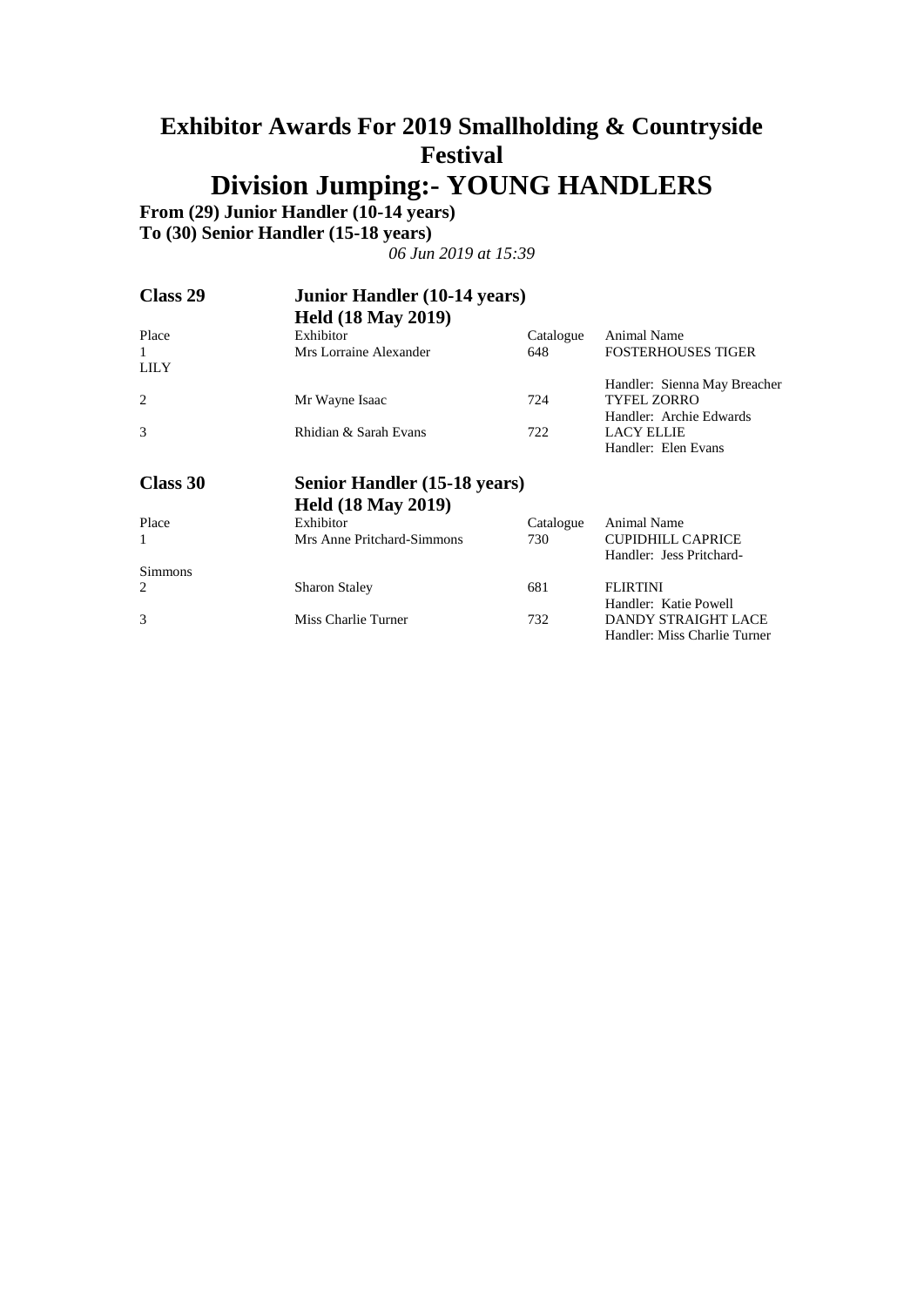### **Division Jumping:- NOVICE SECTION**

**From (31) Open Lead Rein of Hunter type - Mare or Gelding, 4 years old or over, not exceeding 122cm**

**To (41) Champion and Reserve Champion**

*06 Jun 2019 at 15:39*

### **Class 31 Open Lead Rein of Hunter type - Mare or Gelding, 4 years old or over, not exceeding 122cm**

|                    | <b>Held (18 May 2019)</b> |           |                                                |
|--------------------|---------------------------|-----------|------------------------------------------------|
| Place              | Exhibitor                 | Catalogue | <b>Animal Name</b>                             |
|                    | Mr Matthew Ainsworth      | 733       | <b>LITTLEBRIARS</b>                            |
| <b>BARTHOLOMEW</b> |                           |           |                                                |
|                    | <b>Helen Davies</b>       | 735       | Rider: Mable Ainsworth<br><b>SYFYNWY SWEET</b> |
| <b>ANNABEL</b>     |                           |           |                                                |
|                    |                           |           | Rider: Mati Davies                             |
|                    | Mrs Gemma Hughes          | 737       | <b>LORD RUPERT ROO</b>                         |
|                    |                           |           | Rider: Poppy Hughes                            |

### **Class 32 Novice Lead Rein Show Pony - Mare or Gelding, 4 years old or over, not exceeding 122cm**

**Held (18 May 2019)**

| Place              | Exhibitor        | Catalogue | Animal Name             |
|--------------------|------------------|-----------|-------------------------|
|                    | Suzannah Woolley | 743       | <b>GANNON SILVER</b>    |
| <b>PREMONITION</b> |                  |           |                         |
|                    |                  |           | Rider: Cornelius Walker |
| 2                  | Mrs Gemma Hughes | 740       | CONWAY MOONLIGHT        |
| <b>SERENADE</b>    |                  |           |                         |
|                    |                  |           | Rider: Poppy Hughes     |
| 3                  | Jane Williams    | 742       | <b>GURNOS PEONY</b>     |
|                    |                  |           | Rider: Dacre Powell     |

#### **Class 33 Novice Mountain & Moorland Lead Rein - Mare or Gelding, 4 years old or over, not exceeding 122cm Held (18 May 2019)**

|              | 11010 (1010) (101)    |           |                      |
|--------------|-----------------------|-----------|----------------------|
| Place        | Exhibitor             | Catalogue | Animal Name          |
| $\mathbf{1}$ | Nia Davies            | 746       | WITWITH SIROCCO      |
|              |                       |           | Rider: Sioned Davies |
| 2            | Miss Jade Phillips    | 738       | EVERHAZE KALISTAH    |
|              |                       |           | Rider: Ffion Jones   |
|              | Rhidian & Sarah Evans | 749       | <b>LACY ELLIE</b>    |
|              |                       |           | Rider: Alis Evans    |
|              |                       |           |                      |

### **Class 34 Novice First Ridden - Mare or Gelding, 4 years old or over, not exceeding 128cm**

|                | <b>Held (18 May 2019)</b> |           |                             |
|----------------|---------------------------|-----------|-----------------------------|
| Place          | Exhibitor                 | Catalogue | <b>Animal Name</b>          |
|                | <b>Helen Davies</b>       | 735       | <b>SYFYNWY SWEET</b>        |
| <b>ANNABEL</b> |                           |           |                             |
|                |                           |           | Rider: Mati Davies          |
| 2              | Miss Adele Williams       | 631       | <b>JUST FOR THE BUZZ</b>    |
|                |                           |           | Rider: Master Levi Williams |
| 3              | Mrs Gemma Hughes          | 630       | <b>GLANERCH PUZZLE</b>      |
|                |                           |           | Rider: Daisy Hughes         |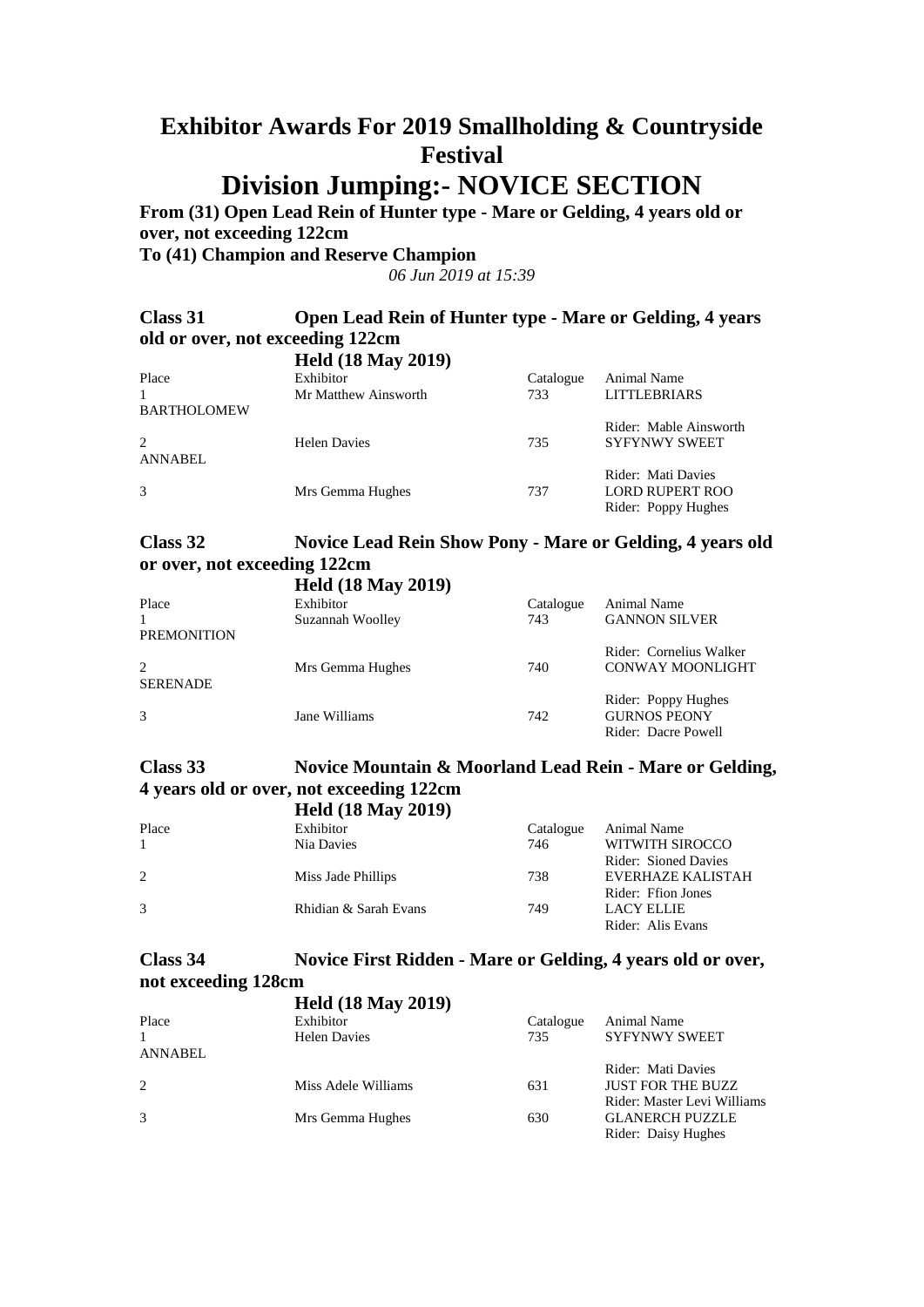#### **Class 35 Novice Mountain & Moorland Ridden Small Breeds - Stallion, Mare or Gelding, 4 years old or over Held (18 May 2019)**

|       | $\frac{1}{2}$              |           |                         |
|-------|----------------------------|-----------|-------------------------|
| Place | Exhibitor                  | Catalogue | Animal Name             |
|       | Mrs Shelley Bradley-Higham | 720       | <b>BUCKLAND RHIANNA</b> |
|       |                            |           | Rider: Frankie Higham   |
| 2     | Mrs Carwen Hughes Jones    | 723       | <b>ARVON LLEW</b>       |
|       |                            |           | Rider: Lois Medi        |
| 3     | Llinos Rhiannon Richards   | 731       | <b>TREOES SIWAN</b>     |
|       |                            |           | Rider: Siwan Clarke     |

#### **Class 36 Novice Mountain & Moorland Ridden Large Breeds - Stallion, Mare or Gelding, 4 years old or over** , , , , , <u>, , ,</u><br>10 мл.

|                  | $H$ eld (18 May 2019) |           |                          |
|------------------|-----------------------|-----------|--------------------------|
| Place            | Exhibitor             | Catalogue | Animal Name              |
|                  | Miss Zara Owen        | 770       | DYFFRYNGWY WELSH         |
| <b>CHARISMA</b>  |                       |           |                          |
|                  |                       |           | Rider: Miss Zara Owen    |
| 2                | Miss Kelly Morris     | 768       | <b>DYLASAU BECA</b>      |
| <b>BRYDFERTH</b> |                       |           |                          |
|                  |                       |           | Rider: Miss Kelly Morris |
|                  | Miss C Chelsea Moth   | 769       | <b>RHENCULLEN</b>        |
| CASSANOVA        |                       |           |                          |
|                  |                       |           | Rider: Miss Chelsea Moth |

### **Class 37 Novice Mixed Height Show Hunter Pony - Mare or Gelding, 4 years old or over, not exceeding 153cm**

| Place        | <b>Held (18 May 2019)</b><br>Exhibitor | Catalogue | Animal Name                           |
|--------------|----------------------------------------|-----------|---------------------------------------|
| $\mathbf{1}$ | Mrs Amanda Thornton                    | 777       | <b>SEREN</b><br>Rider: Charlotte Wood |
| Class 38     | <b>Novice Retrained Racehorse</b>      |           |                                       |
|              | <b>Held (18 May 2019)</b>              |           |                                       |
| Place        | Exhibitor                              | Catalogue | Animal Name                           |
| $\mathbf{1}$ | Lucy Griffiths                         | 783       | <b>FAIR TO MIDDLING</b>               |
|              |                                        |           | Rider: Lucy Griffiths                 |
| 2            | Miss Becca Fflur                       | 779       | <b>DA'S DILEMA</b>                    |
|              |                                        |           | Rider: Miss Becca Fflur               |
| 3            | Aimee Sullivan                         | 787       | <b>CEIRON DEL</b>                     |

### **Class 39 Novice Hunter - Mare or Gelding, 4 years old or over, exceeding 153cm**

|              | <b>Held (18 May 2019)</b> |           |                            |
|--------------|---------------------------|-----------|----------------------------|
| Place        | Exhibitor                 | Catalogue | Animal Name                |
| $\mathbf{1}$ | Miss Zara Owen            | 791       | <b>CAEREINI VOLEZ VOUS</b> |
|              |                           |           | Rider: Miss Zara Owen      |
| 2            | Miss Sian Elphick         | 789       | <b>MY GORMANSTOWN LAD</b>  |
|              |                           |           | Rider: Carl Owen           |
|              | Ms Anna Ernsting          | 790       | <b>SILVERGREY BOUNCER</b>  |
|              |                           |           | Rider: Matthew Ainsworth   |

Rider: Aimee Sullivan

### **Class 40 Novice Ridden Cob or Cob type - Mare or Gelding, 4 years old or over, exceeding 148cm**

|       | <b>Held (18 May 2019)</b> |           |                           |
|-------|---------------------------|-----------|---------------------------|
| Place | Exhibitor                 | Catalogue | Animal Name               |
|       | Mr Wayne Isaac            | 715       | <b>COLOUR ME BLUE</b>     |
|       |                           |           | Rider: Emma Edwards       |
|       | Kate Holmes               | 796       | <b>FINTAN OF GLENSIDE</b> |
|       |                           |           | Rider: Poppy Jenkinson    |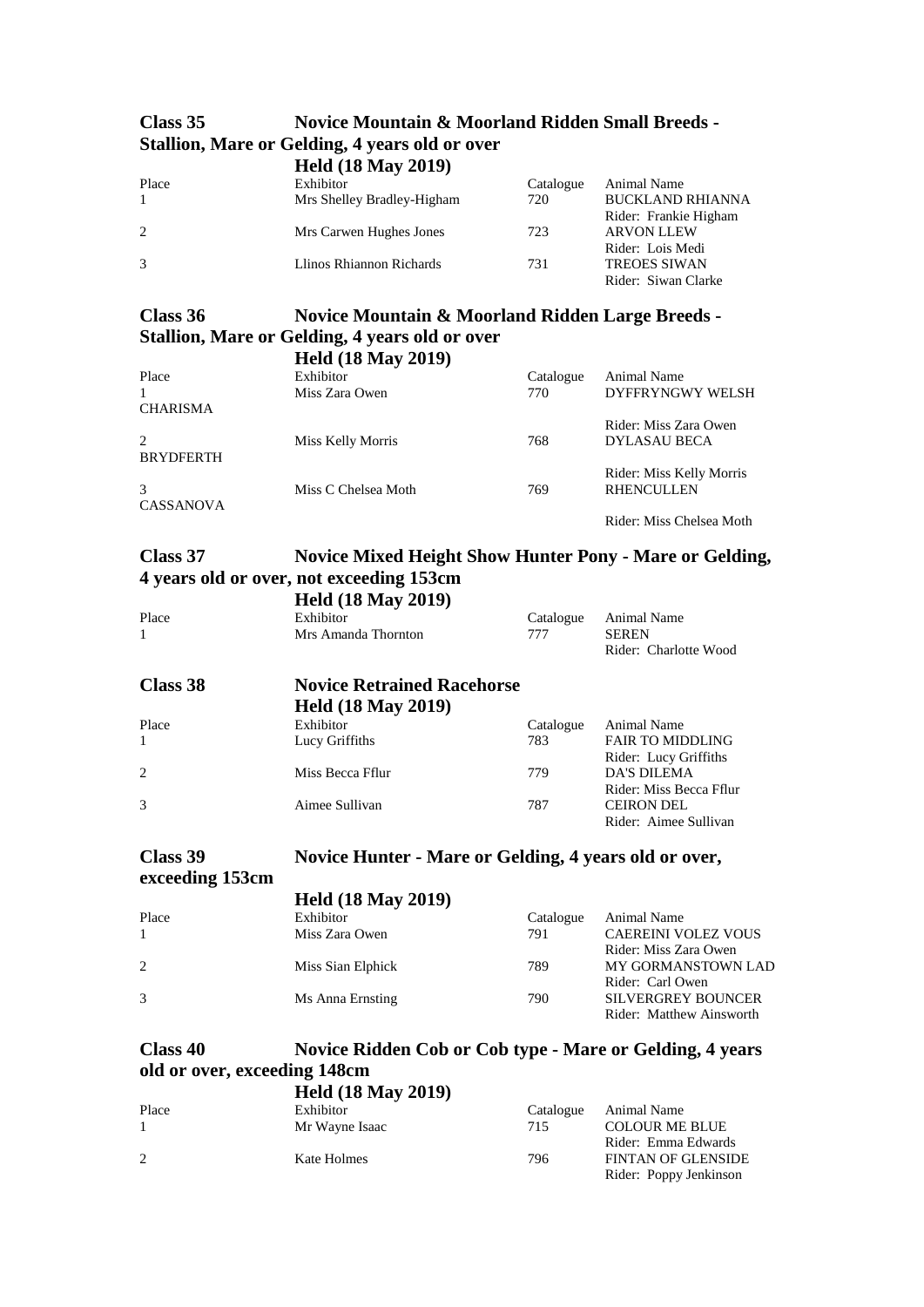| $\mathcal{R}$   | Della Marshall                       | 798       | <b>CEFNGARN TESA</b><br>Rider: Della Marshall |
|-----------------|--------------------------------------|-----------|-----------------------------------------------|
| Class 41        | <b>Champion and Reserve Champion</b> |           |                                               |
|                 | <b>Held (18 May 2019)</b>            |           |                                               |
| Place           | Exhibitor                            | Catalogue | Animal Name                                   |
|                 | Miss Zara Owen                       | 770       | DYFFRYNGWY WELSH                              |
| <b>CHARISMA</b> |                                      |           |                                               |
|                 |                                      |           | Rider: Miss Zara Owen                         |
| 2               | Nia Davies                           | 746       | WITWITH SIROCCO                               |
|                 |                                      |           | Rider: Sioned Davies                          |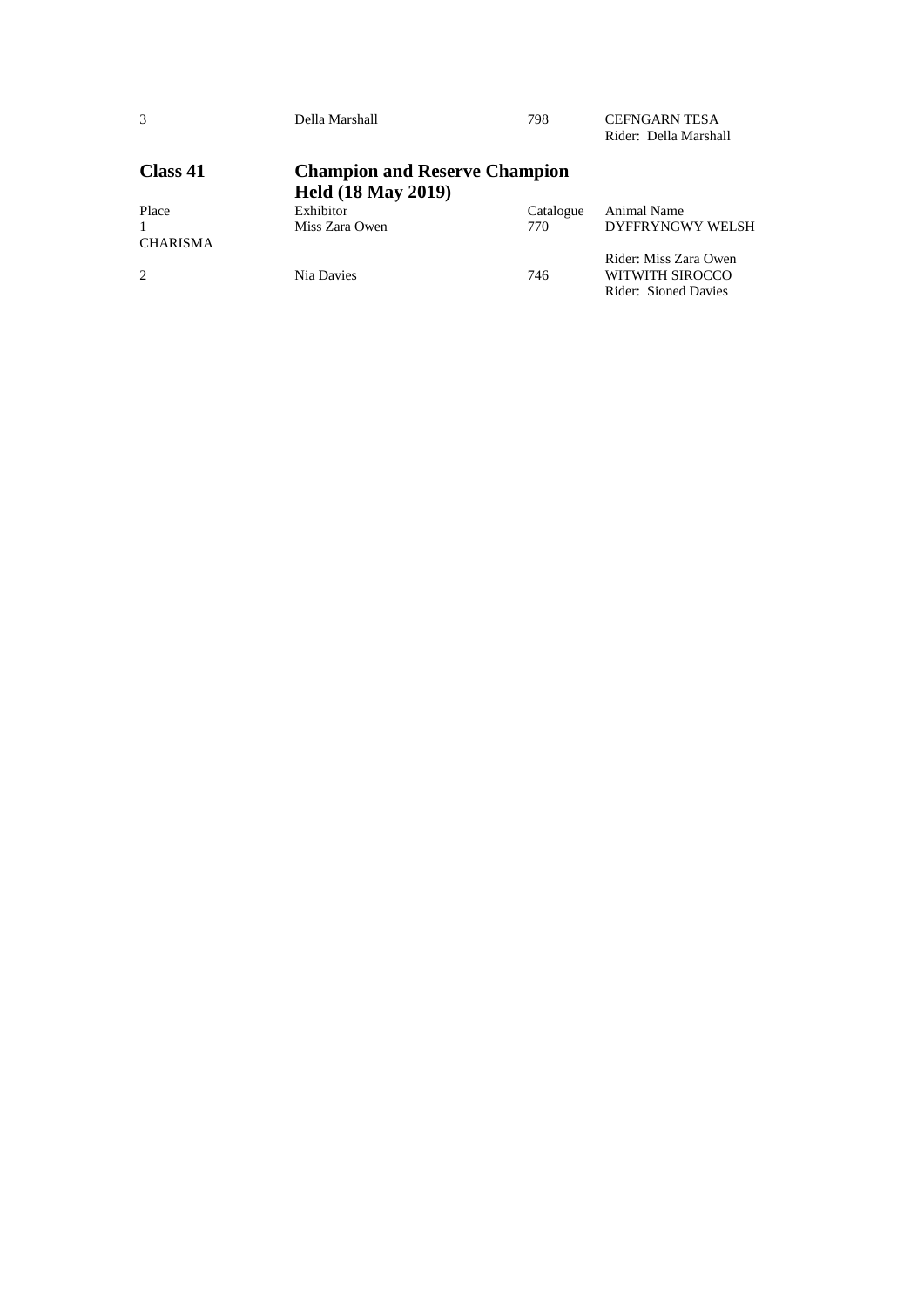# **Division Jumping:- VETERAN HORSE SOCIETY AREA QUALIFIER IN HAND**

**From (42) Diamond Veteran (25 years and over) open to horses and ponies of any breed or height To (46) Champion and Reserve Champion**

| <b>Class 42</b>               | Diamond Veteran (25 years and over) open to horses and       |           |                                                  |  |
|-------------------------------|--------------------------------------------------------------|-----------|--------------------------------------------------|--|
| ponies of any breed or height |                                                              |           |                                                  |  |
|                               | <b>Held (18 May 2019)</b>                                    |           |                                                  |  |
| Place                         | Exhibitor                                                    | Catalogue | Animal Name                                      |  |
| 1                             | Suzanna Alexander-Ford                                       | 801       | <b>FURZEFARM LEGEND</b>                          |  |
|                               |                                                              |           | Handler: Suzanna Alexander-                      |  |
| Ford                          |                                                              |           |                                                  |  |
| Class 43                      | Veteran (20 - 24 years) open to horses and ponies of any     |           |                                                  |  |
| breed or height               |                                                              |           |                                                  |  |
|                               | <b>Held (18 May 2019)</b>                                    |           |                                                  |  |
| Place                         | Exhibitor                                                    | Catalogue | Animal Name                                      |  |
| 1                             | Aimee Kember                                                 | 804       | LYNBRIE GWYNFOR                                  |  |
|                               |                                                              |           | Handler: Aimee Kember                            |  |
| 2                             | Denise Bullock                                               | 802       | <b>CLINWIL ROYAL</b>                             |  |
| <b>SERENADE</b>               |                                                              |           |                                                  |  |
|                               |                                                              |           | Handler: Rachel Bullock                          |  |
| 3                             | Mr Harri Legg-edwards                                        | 806       | <b>PUTWELL PEACH</b><br>Handler: Mr Harri Legg-  |  |
| edwards                       |                                                              |           |                                                  |  |
|                               |                                                              |           |                                                  |  |
| Class 44                      | Pre-Veteran (15 - 19 years) open to horses and ponies of any |           |                                                  |  |
| breed or height               |                                                              |           |                                                  |  |
|                               | <b>Held (18 May 2019)</b>                                    |           |                                                  |  |
| Place                         | Exhibitor                                                    | Catalogue | Animal Name                                      |  |
| 1                             | Mrs Lesley Morgan                                            | 815       | <b>CROSSFOOT PIPPIN</b>                          |  |
|                               |                                                              |           | Handler: Mrs Lesley Morgan                       |  |
| 2                             | Kelsey Bishop                                                | 671       | <b>SHEMIKA SNIP</b>                              |  |
|                               |                                                              |           | Handler: Kelsey Bishop                           |  |
| 3                             | Lucy Griffiths                                               | 812       | <b>DOLPHIN SUPERIORITY</b>                       |  |
|                               |                                                              |           | Handler: Martyn Griffiths                        |  |
| Class 45                      | Mountain & Moorland Combined Age (15 years and over)         |           |                                                  |  |
|                               | <b>Held (18 May 2019)</b>                                    |           |                                                  |  |
| Place                         | Exhibitor                                                    | Catalogue | Animal Name                                      |  |
| 1                             | Julia Hewerdine                                              | 817       | <b>GLANRANELL MAJOR</b>                          |  |
| <b>ROBERT</b>                 |                                                              |           |                                                  |  |
|                               |                                                              |           | Handler: Julia Hewerdine                         |  |
| $\overline{c}$                | Mr & Mrs F B Webber - Taylor                                 | 818       | <b>GWYNFAES ARIANRHOD</b>                        |  |
| 3                             | D & B Barton                                                 |           | Handler: Sarah Lewis<br><b>GREENMEADOWS LORD</b> |  |
| OF THE DANCE                  |                                                              | 816       |                                                  |  |
|                               |                                                              |           | Handler: D Barton                                |  |
| Class 46                      | <b>Champion and Reserve Champion</b>                         |           |                                                  |  |
|                               | <b>Held (18 May 2019)</b>                                    |           |                                                  |  |
| Place                         | Exhibitor                                                    | Catalogue | Animal Name                                      |  |
| 1                             | Kelsey Bishop                                                | 671       | <b>SHEMIKA SNIP</b>                              |  |
|                               |                                                              |           |                                                  |  |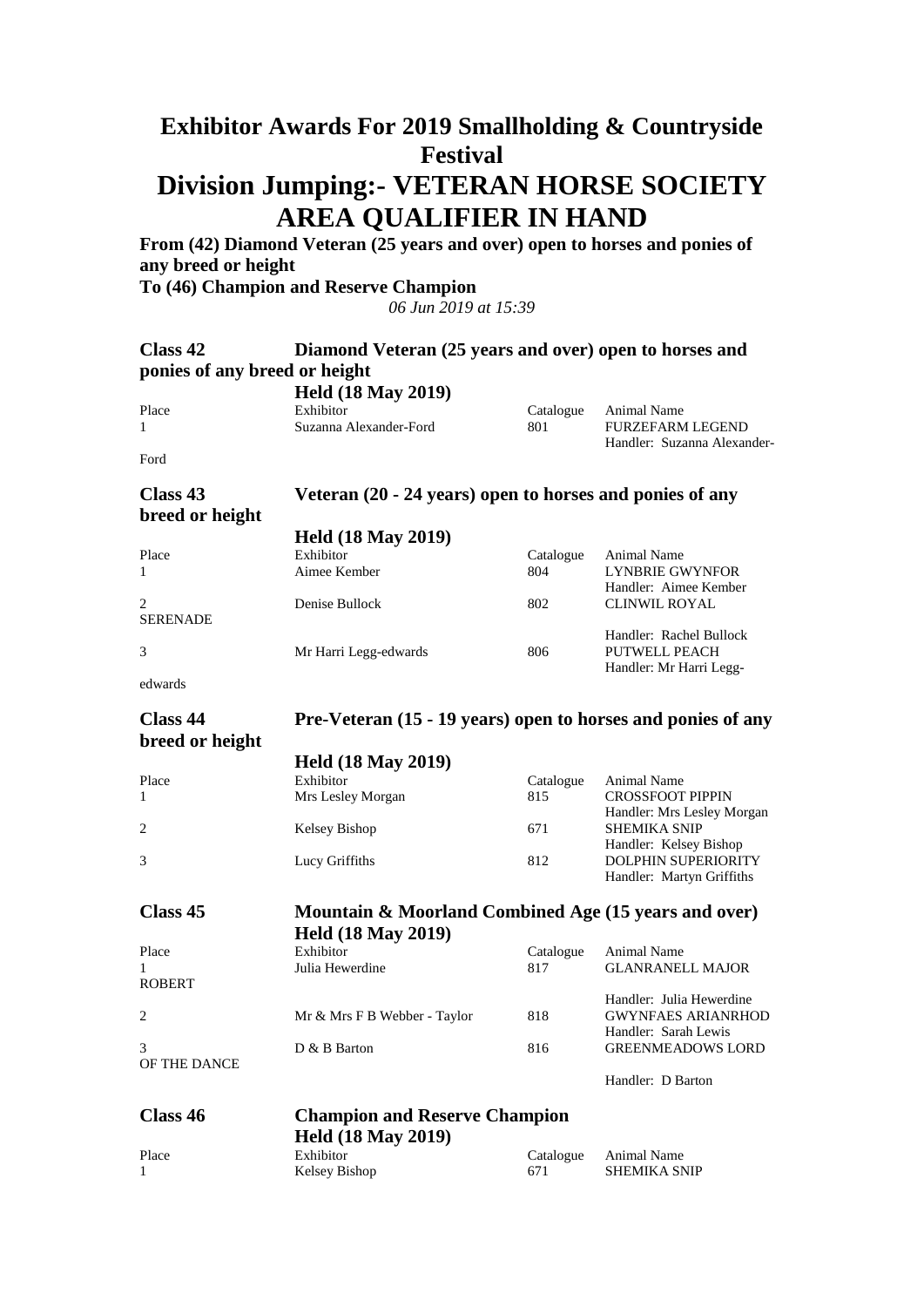Handler: Kelsey Bishop 2 Mrs Lesley Morgan 815 CROSSFOOT PIPPIN Handler: Mrs Lesley Morgan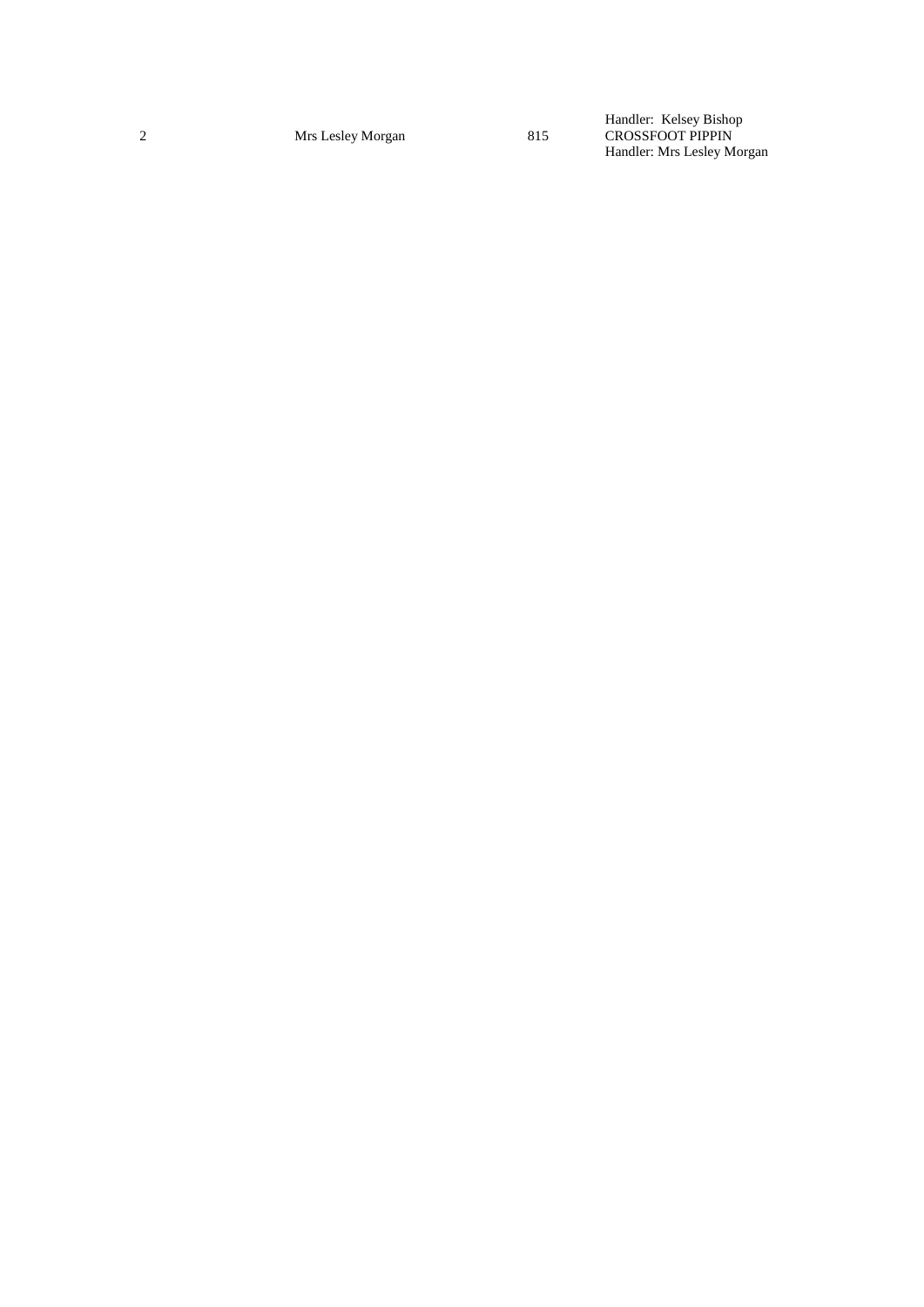# **Division Jumping:- VETERAN HORSE SOCIETY AREA QUALIFIER - RIDDEN**

**From (47) Diamond Veteran (25 years and over) open to horses and ponies of any breed or height To (51) Champion and Reserve Champion**

*06 Jun 2019 at 15:39*

| Class 47                           | Diamond Veteran (25 years and over) open to horses and   |           |                                                  |
|------------------------------------|----------------------------------------------------------|-----------|--------------------------------------------------|
| ponies of any breed or height      |                                                          |           |                                                  |
|                                    | <b>Held (18 May 2019)</b>                                |           |                                                  |
| Place                              | Exhibitor                                                | Catalogue | <b>Animal Name</b>                               |
| $\mathbf{1}$                       | Mrs Hayley Morris                                        | 819       | <b>KILGOUR ARAWN</b><br>Rider: Mrs Hayley Morris |
| <b>Class 48</b><br>breed or height | Veteran (20 - 24 years) open to horses and ponies of any |           |                                                  |

|                 | <b>Held (18 May 2019)</b> |           |                        |
|-----------------|---------------------------|-----------|------------------------|
| Place           | Exhibitor                 | Catalogue | Animal Name            |
|                 | Denise Bullock            | 802       | <b>CLINWIL ROYAL</b>   |
| <b>SERENADE</b> |                           |           |                        |
|                 |                           |           | Rider: Rachel Bullock  |
| 2               | Aimee Kember              | 804       | <b>LYNBRIE GWYNFOR</b> |
|                 |                           |           | Rider: Aimee Kember    |
| 3               | Aimee Sullivan            | 787       | <b>CEIRON DEL</b>      |
|                 |                           |           | Rider: Aimee Sullivan  |

**breed or height**

### **Class 49 Pre-Veteran (15 - 19 years) open to horses and ponies of any**

Rider: Miss Abbie Dark

| ortu or nught |                           |           |                            |
|---------------|---------------------------|-----------|----------------------------|
|               | <b>Held (18 May 2019)</b> |           |                            |
| Place         | Exhibitor                 | Catalogue | Animal Name                |
|               | Miss Abbie Dark           | 821       | <b>WYCLIFF</b>             |
|               |                           |           | Rider: Miss Abbie Dark     |
|               | Mrs Caroline Bevan-Jones  | 691       | <b>MINSTREL</b>            |
|               |                           |           | Rider: Mrs Caroline Bevan- |
|               |                           |           |                            |

### Jones 3 Sarah Powell 825 PENTARAN SEA SAMPHIRE Rider: Sarah Powell **Class 50 Mountain & Moorland Combined Age (15 years and over)**

|               | <b>Held (18 May 2019)</b> |           |                         |
|---------------|---------------------------|-----------|-------------------------|
| Place         | Exhibitor                 | Catalogue | <b>Animal Name</b>      |
| 1             | Julia Hewerdine           | 817       | <b>GLANRANELL MAJOR</b> |
| <b>ROBERT</b> |                           |           |                         |
|               |                           |           | Rider: Julia Hewerdine  |
| 2             | Mrs Marie Williams        | 728       | <b>SLEDDALE TOMMY</b>   |
|               |                           |           | Rider: Ffion Deakins    |
|               | Branwen Clarke            | 809       | PERRINGTON PASCAL       |
|               |                           |           | Rider: Siwan Clarke     |

#### **Class 51 Champion and Reserve Champion Held (18 May 2019)** Place Exhibitor Exhibitor Catalogue Animal Name 1 Miss Abbie Dark 821 WYCLIFF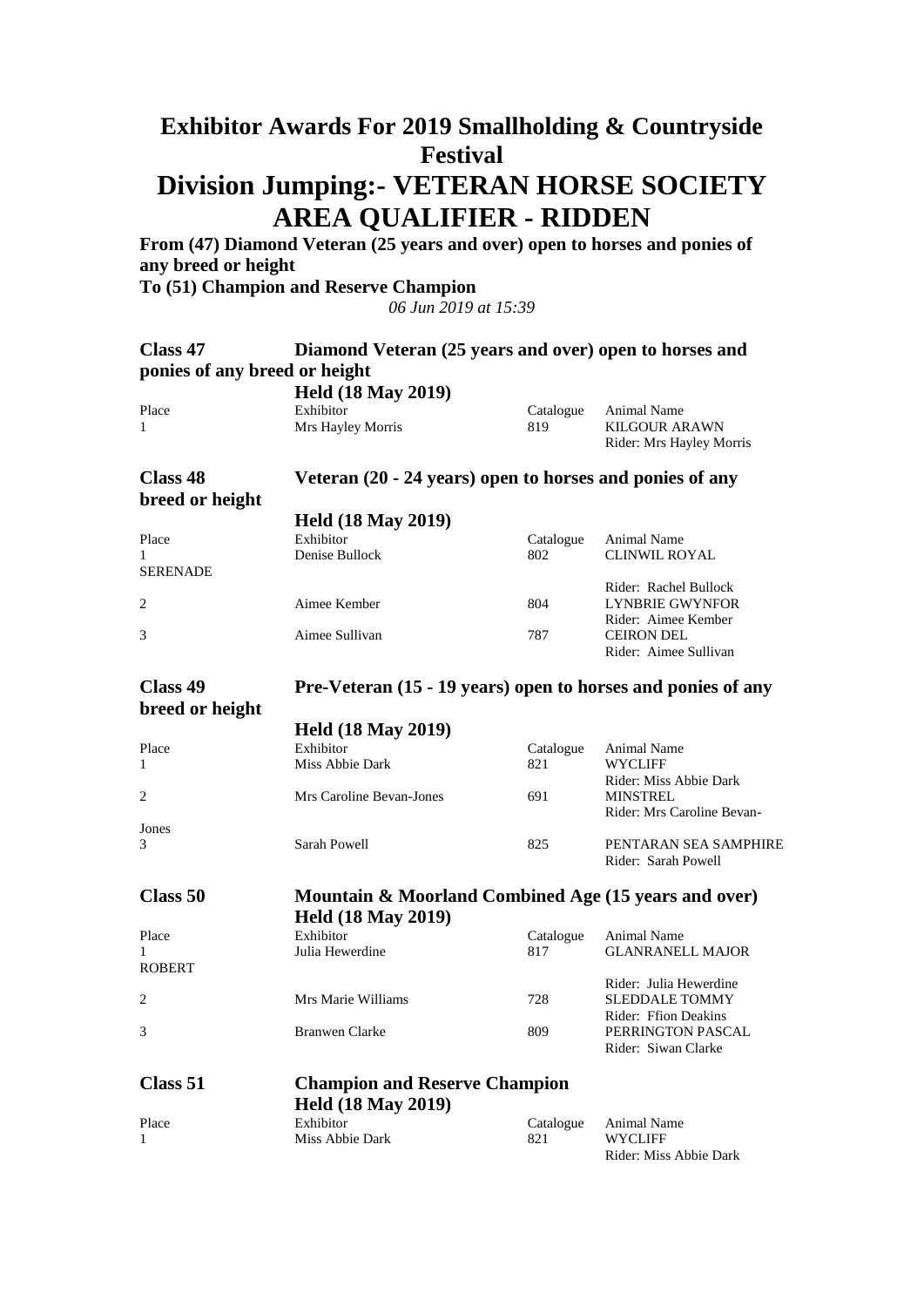2<br>ROBERT

2 Julia Hewerdine 817 GLANRANELL MAJOR

Rider: Julia Hewerdine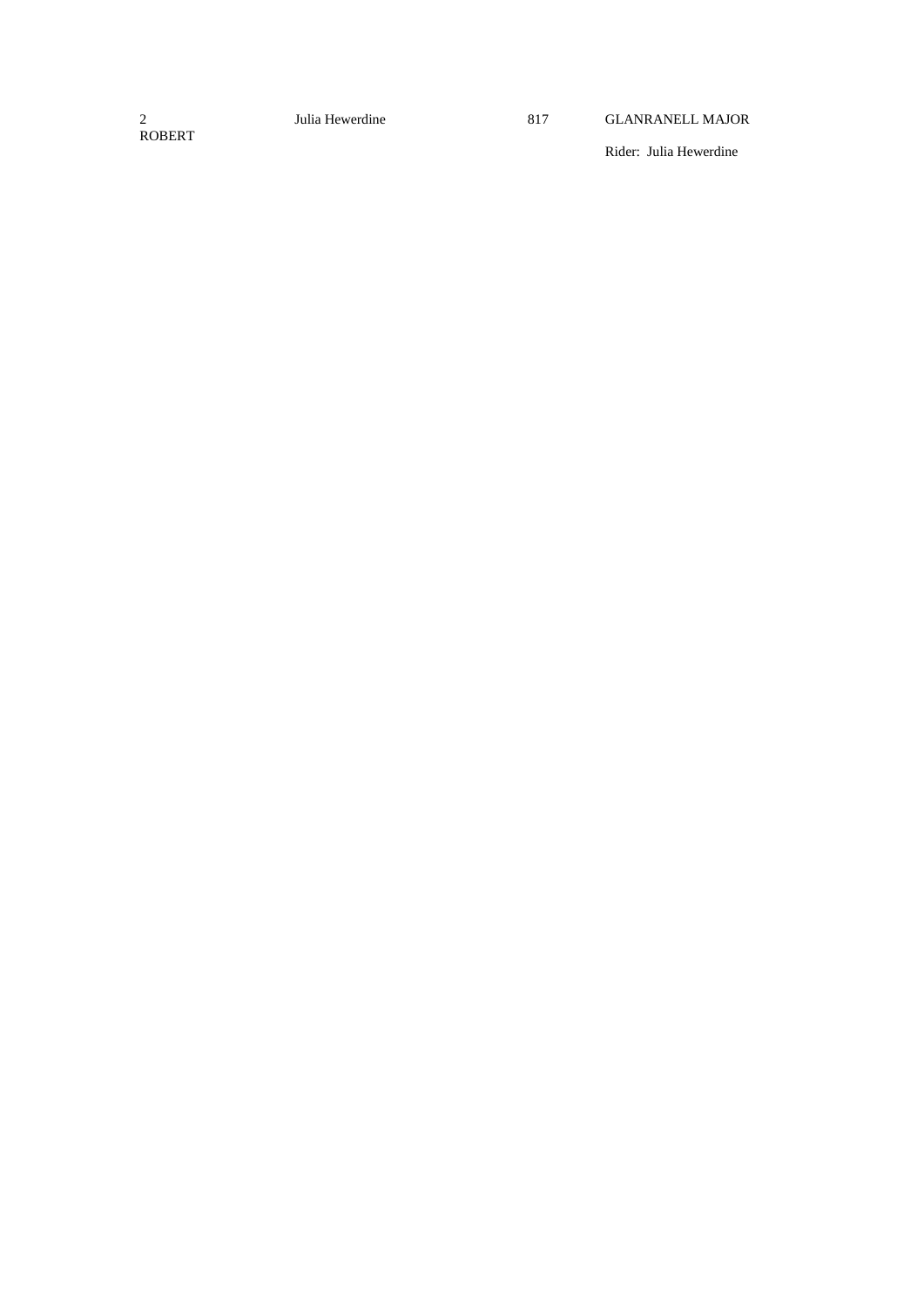# **Division Jumping:- MOUNTAIN & MOORLAND (EXCLUDING WELSH BREEDS AND SHETLANDS)**

**From (52) Small Breeds Ridden Mountain & Moorland - Stallion, Mare or Gelding, 4 years old or over To (56) Champion and Reserve Champion**

*06 Jun 2019 at 15:39*

#### **Class 52 Small Breeds Ridden Mountain & Moorland - Stallion, Mare or Gelding, 4 years old or over Held (18 May 2019)**

|       | <b>IICHU</b> (IO ING) $2017$ |     |                       |
|-------|------------------------------|-----|-----------------------|
| Place | Exhibitor                    |     | Catalogue Animal Name |
|       | Mrs Shelley Bradley-Higham   | 720 | BUCKLAND RHIANNA      |
|       |                              |     | Rider: Frankie Higham |

#### **Class 53 Large Breeds Ridden Mountain & Moorland - Stallion, Mare or Gelding, 4 years old or over Held (18 May 2019)**

| $11014 (10114) = 017$ |     |                         |
|-----------------------|-----|-------------------------|
| Exhibitor             |     | Animal Name             |
| Mrs Christina Elliott | 830 | <b>FINCHES PANDORA</b>  |
|                       |     | Rider: Ms Donna Harries |
| Mrs Marie Williams    | 728 | SLEDDALE TOMMY          |
|                       |     | Rider: Ffion Deakins    |
|                       |     | Catalogue               |

### **Class 54 In-Hand Small Breeds Mountain & Moorland - Stallion, Mare or Gelding, colt or filly any age**

|                  | <b>Held (18 May 2019)</b> |           |                                               |
|------------------|---------------------------|-----------|-----------------------------------------------|
| Place            | Exhibitor                 | Catalogue | Animal Name                                   |
|                  | Mrs Jane M M Harries      | 833       | NEWOAK WILD ROSE HIP<br>Handler: Jane Harries |
| <b>MELBOURNE</b> | Mrs Jane M M Harries      | 835       | <b>BLACKESTER</b>                             |
|                  |                           |           | Handler: Mrs Peter Harries                    |

### **Class 55 In-Hand Large Breeds Mountain & Moorland - Stallion, Mare or Gelding, colt or filly any age**

|               | <b>Held (18 May 2019)</b>            |           |                                                     |
|---------------|--------------------------------------|-----------|-----------------------------------------------------|
| Place         | Exhibitor                            | Catalogue | Animal Name                                         |
| $\mathbf{1}$  | Miss Lucinda Dargavel                | 836       | <b>STRATHMORE MAJESTIC</b><br>Handler: Miss Lucinda |
| Dargavel      |                                      |           |                                                     |
| Class 56      | <b>Champion and Reserve Champion</b> |           |                                                     |
|               | <b>Held (18 May 2019)</b>            |           |                                                     |
| $\mathbf{D1}$ | 1.1111                               |           | $C+1$ $A+1$                                         |

| Place | Exhibitor                  | Catalogue | Animal Name             |
|-------|----------------------------|-----------|-------------------------|
|       | Mrs Jane M M Harries       | 833       | NEWOAK WILD ROSE HIP    |
|       |                            |           | Handler: Jane Harries   |
|       | Mrs Shelley Bradley-Higham | 720       | <b>BUCKLAND RHIANNA</b> |
|       |                            |           | Rider: Frankie Higham   |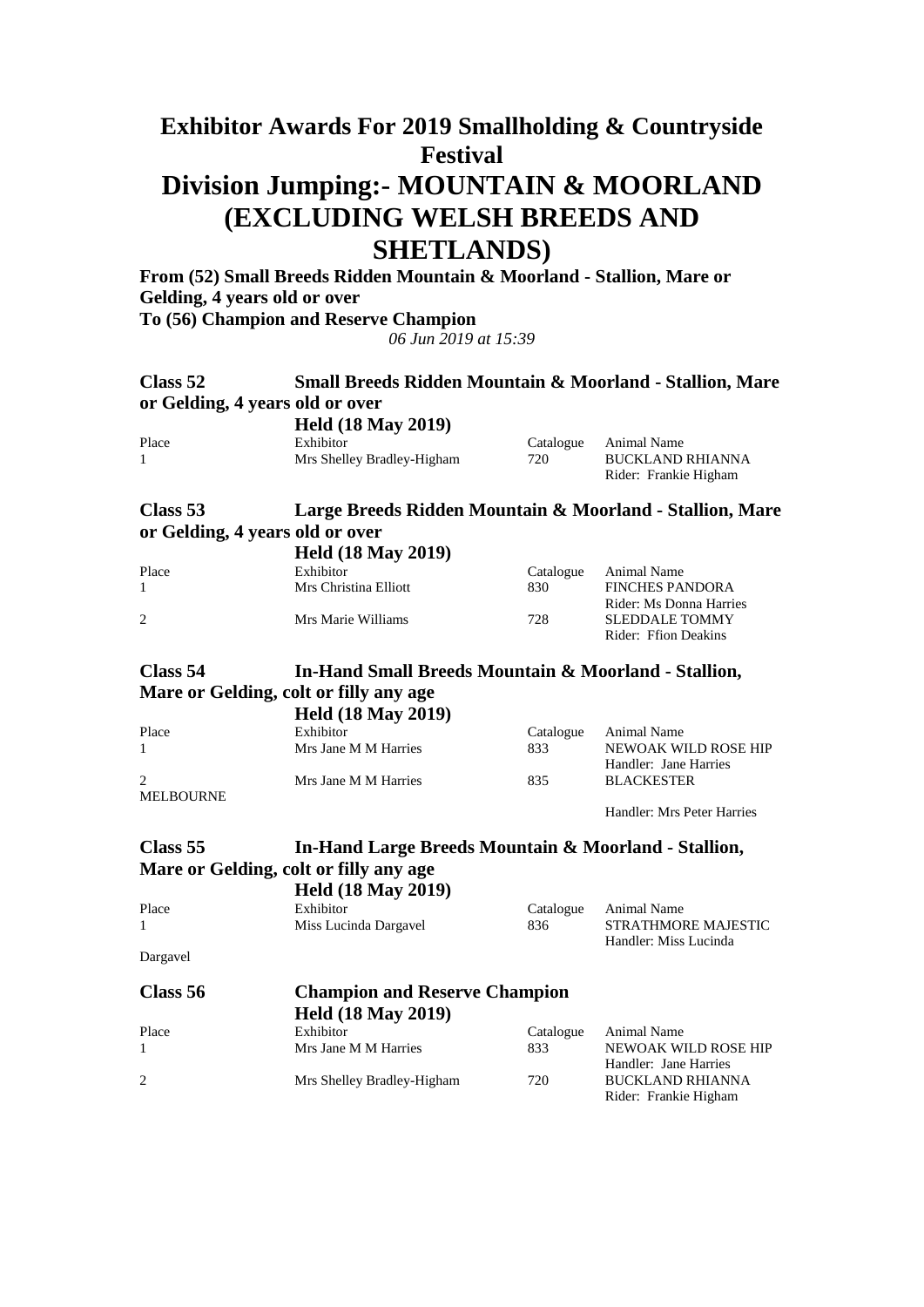# **Division Jumping:- BRITISH MINIATURE HORSE SOCIETY - MINIATURE HORSE CLASSES**

**From (80) Royal International Miniature Horse, 3 years old and over fully licensed Stallion To (86) Champion and Reserve Champion**

*06 Jun 2019 at 15:39*

**Class 80 Royal International Miniature Horse, 3 years old and over fully licensed Stallion**

| Tuny ncenseu stamon     |                                                                |           |                                                                                       |
|-------------------------|----------------------------------------------------------------|-----------|---------------------------------------------------------------------------------------|
|                         | <b>Held (19 May 2019)</b>                                      |           |                                                                                       |
| Place                   | Exhibitor                                                      | Catalogue | Animal Name                                                                           |
| 1<br><b>CONTRABAND</b>  | Miss Charlotte Leonard                                         | 878       | <b>JASCO DESIGNS</b>                                                                  |
| Leonard                 |                                                                |           | Handler: Miss Charlotte                                                               |
| 2                       | Brenda Thompson                                                | 892       | <b>KAROSEL ALAMOS</b>                                                                 |
| <b>ALLEGRO</b>          |                                                                |           | Handler: Brenda Thompson                                                              |
| Class 81                | Royal International Miniature Horse, 3 years old and over      |           |                                                                                       |
| <b>Mare</b>             |                                                                |           |                                                                                       |
|                         | <b>Held (19 May 2019)</b>                                      |           |                                                                                       |
| Place                   | Exhibitor                                                      | Catalogue | Animal Name                                                                           |
| 1<br><b>GEMS</b>        | Mrs Amanda - Jayne Parfitt                                     | 881       | <b>GABRIELS DOLLY MIXED</b>                                                           |
| 2                       | Miss Harriet Miller                                            | 880       | Handler: Mrs Amanda Parfitt<br><b>MODEL FARM UK SCOUTS</b>                            |
| <b>MASQUERADE</b>       |                                                                |           |                                                                                       |
|                         |                                                                |           | Handler: Miss Harriet Miller                                                          |
| Class 82<br>Gelding     | Royal International Miniature Horse, 3 years old and over      |           |                                                                                       |
|                         | <b>Held (19 May 2019)</b>                                      |           |                                                                                       |
| Place                   | Exhibitor                                                      | Catalogue | Animal Name                                                                           |
| $\mathbf{1}$            | Joanna Davies                                                  | 882       | <b>ZEN'S CHINA HERO</b>                                                               |
| $\overline{2}$          | Mrs M Mandy Phillips                                           | 883       | Handler: Joanna Davies<br><b>BLACKMINS PRINCE WEST</b><br>Handler: Mrs Mandy Phillips |
| Class 83<br>Gelding     | Royal International Miniature Horse, 2 year old Colt, Filly or |           |                                                                                       |
|                         | <b>Held (19 May 2019)</b>                                      |           |                                                                                       |
| Place                   | Exhibitor                                                      | Catalogue | Animal Name                                                                           |
| 1                       | Mrs Jillian Duke                                               | 884       | DUKES SPOT THE TWIST<br>Handler: Mrs Jillian Duke                                     |
| 2<br><b>DREAMER TOO</b> | Jean Isaacs                                                    | 885       | <b>ROSEMONT IMA</b>                                                                   |
|                         |                                                                |           | Handler: Jean Isaacs                                                                  |
| Class 84<br>Gelding     | Royal International Miniature Horse, Yearling Colt, Filly or   |           |                                                                                       |
|                         | <b>Held (19 May 2019)</b>                                      |           |                                                                                       |
| Place                   | Exhibitor                                                      | Catalogue | Animal Name                                                                           |
| 1                       | Miss Harriet Miller                                            | 887       | <b>MODEL FARM UK IT'S</b>                                                             |
| <b>AFTER EIGHT</b>      |                                                                |           |                                                                                       |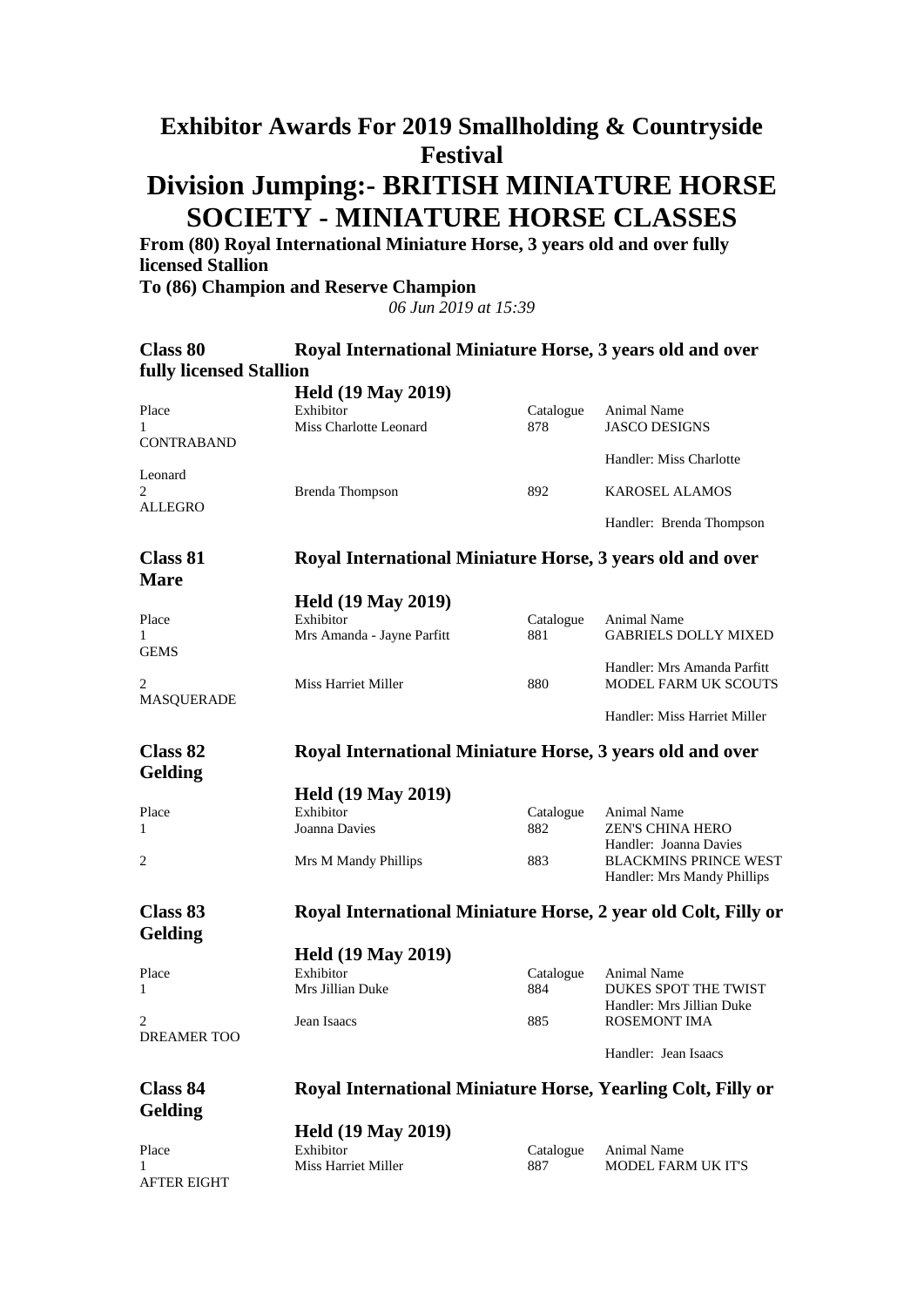| 2                                                | Joanna Davies                                                     | 886              | Handler: Miss Harriet Miller<br><b>ZEN'S SUMMER SKY</b><br>Handler: Joanna Davies |
|--------------------------------------------------|-------------------------------------------------------------------|------------------|-----------------------------------------------------------------------------------|
| 3<br><b>STAR</b>                                 | <b>Brenda Thompson</b>                                            | 889              | RIBBONS GRAFITTI SUPER                                                            |
|                                                  |                                                                   |                  | Handler: Brenda Thompson                                                          |
| Class 85<br>above                                | Royal International Mini Miniature Horse, Yearlings and           |                  |                                                                                   |
|                                                  | <b>Held (19 May 2019)</b>                                         |                  |                                                                                   |
| Place<br>1<br><b>CONTRABAND</b>                  | Exhibitor<br>Miss Charlotte Leonard                               | Catalogue<br>878 | <b>Animal Name</b><br><b>JASCO DESIGNS</b>                                        |
|                                                  |                                                                   |                  | Handler: Miss Charlotte                                                           |
| Leonard<br>2.<br>DREAMER TOO                     | Jean Isaacs                                                       | 885              | <b>ROSEMONT IMA</b>                                                               |
| $\mathcal{F}$<br><b>GEMS</b>                     | Mrs Amanda - Jayne Parfitt                                        | 881              | Handler: Jean Isaacs<br><b>GABRIELS DOLLY MIXED</b>                               |
|                                                  |                                                                   |                  | Handler: Mrs Amanda Parfitt                                                       |
| Class 86                                         | <b>Champion and Reserve Champion</b><br><b>Held (19 May 2019)</b> |                  |                                                                                   |
| Place<br><b>AFTER EIGHT</b>                      | Exhibitor<br><b>Miss Harriet Miller</b>                           | Catalogue<br>887 | <b>Animal Name</b><br><b>MODEL FARM UK IT'S</b>                                   |
| $\mathcal{D}_{\mathcal{L}}$<br><b>CONTRABAND</b> | Miss Charlotte Leonard                                            | 878              | Handler: Miss Harriet Miller<br><b>JASCO DESIGNS</b>                              |
| Leonard                                          |                                                                   |                  | Handler: Miss Charlotte                                                           |
|                                                  |                                                                   |                  |                                                                                   |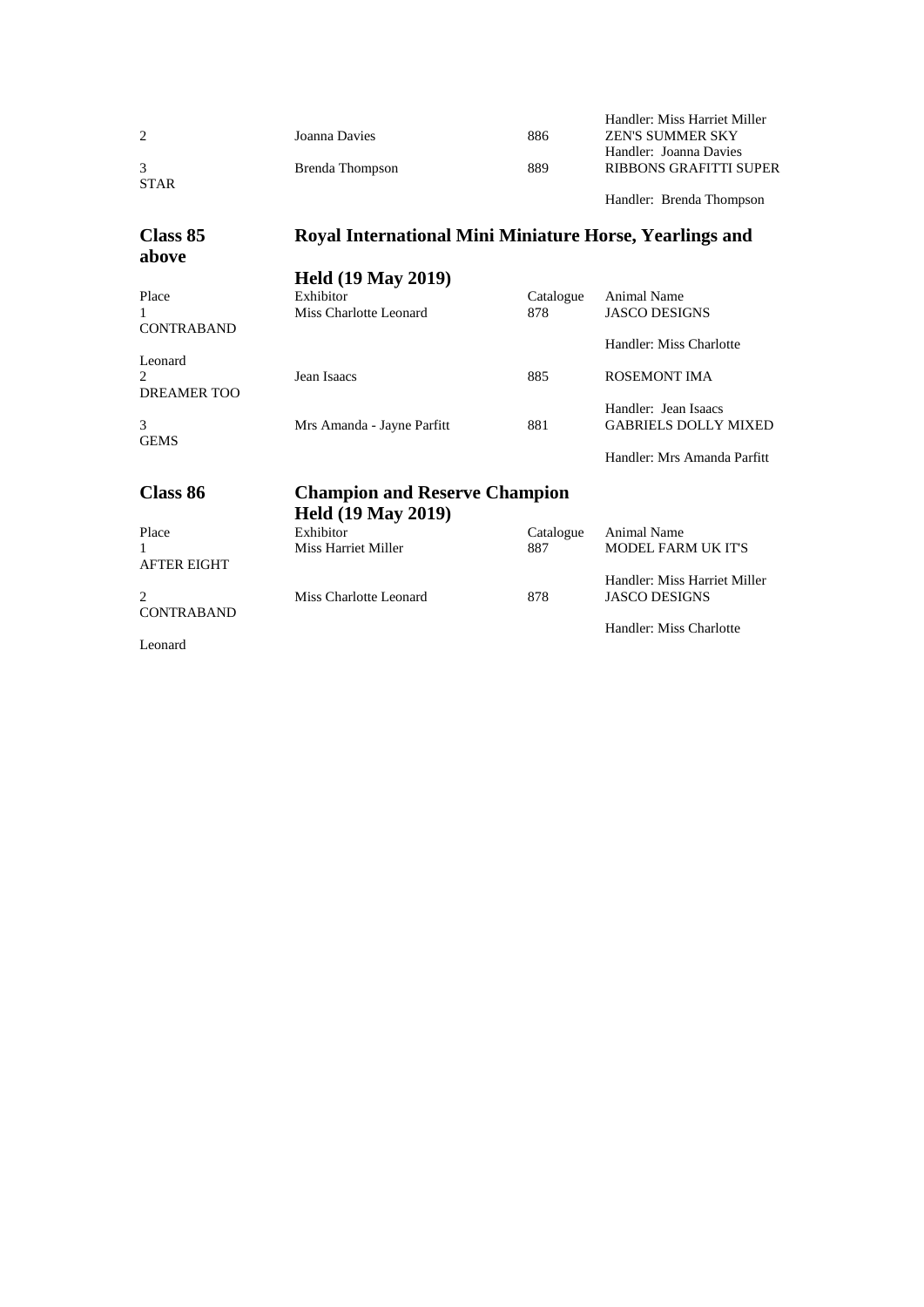# **Division Jumping:- BRITISH MINIATURE HORSE SOCIETY - OPEN MINIATURE CLASSES STAR SEEKER**

**From (87) Star Seeker Open Class - open to unregistered horses 2 years old and upwards To (90) Star Seeker Open 3 years and over**

| Class 87<br>old and upwards | Star Seeker Open Class - open to unregistered horses 2 years |                  |                              |
|-----------------------------|--------------------------------------------------------------|------------------|------------------------------|
|                             | <b>Held (19 May 2019)</b>                                    |                  |                              |
| Place                       | Exhibitor                                                    | Catalogue        | <b>Animal Name</b>           |
| 1                           | Miss Harriet Miller                                          | 890              | <b>MODEL FARM UK</b>         |
| <b>MIDNIGHT CELEBRATION</b> |                                                              |                  |                              |
|                             |                                                              |                  | Handler: Miss Harriet Miller |
| 2                           | Mrs Amanda - Jayne Parfitt                                   | 891              | KILCUMMER SIMBA THE          |
| <b>LIONHEART</b>            |                                                              |                  | Handler: Mrs Amanda Parfitt  |
|                             |                                                              |                  |                              |
| <b>Class 88</b>             | <b>Star Seeker Open Yearlings</b>                            |                  |                              |
|                             | <b>Held (19 May 2019)</b>                                    |                  |                              |
| Place                       | Exhibitor                                                    | Catalogue        | <b>Animal Name</b>           |
| 1                           | Joanna Davies                                                | 886              | <b>ZEN'S SUMMER SKY</b>      |
|                             |                                                              |                  | Handler: Joanna Davies       |
|                             |                                                              |                  |                              |
| <b>Class 89</b>             | <b>Star Seeker Open Two year olds</b>                        |                  |                              |
|                             | <b>Held (19 May 2019)</b>                                    |                  |                              |
| Place                       | Exhibitor                                                    | Catalogue        | <b>Animal Name</b>           |
| 1                           | Mrs Jillian Duke                                             | 884              | <b>DUKES SPOT THE TWIST</b>  |
|                             |                                                              |                  | Handler: Mrs Jillian Duke    |
| Class 90                    | <b>Star Seeker Open 3 years and over</b>                     |                  |                              |
|                             |                                                              |                  |                              |
| Place                       | <b>Held (19 May 2019)</b><br>Exhibitor                       |                  | <b>Animal Name</b>           |
| 1                           | Joanna Davies                                                | Catalogue<br>882 | <b>ZEN'S CHINA HERO</b>      |
|                             |                                                              |                  | Handler: Joanna Davies       |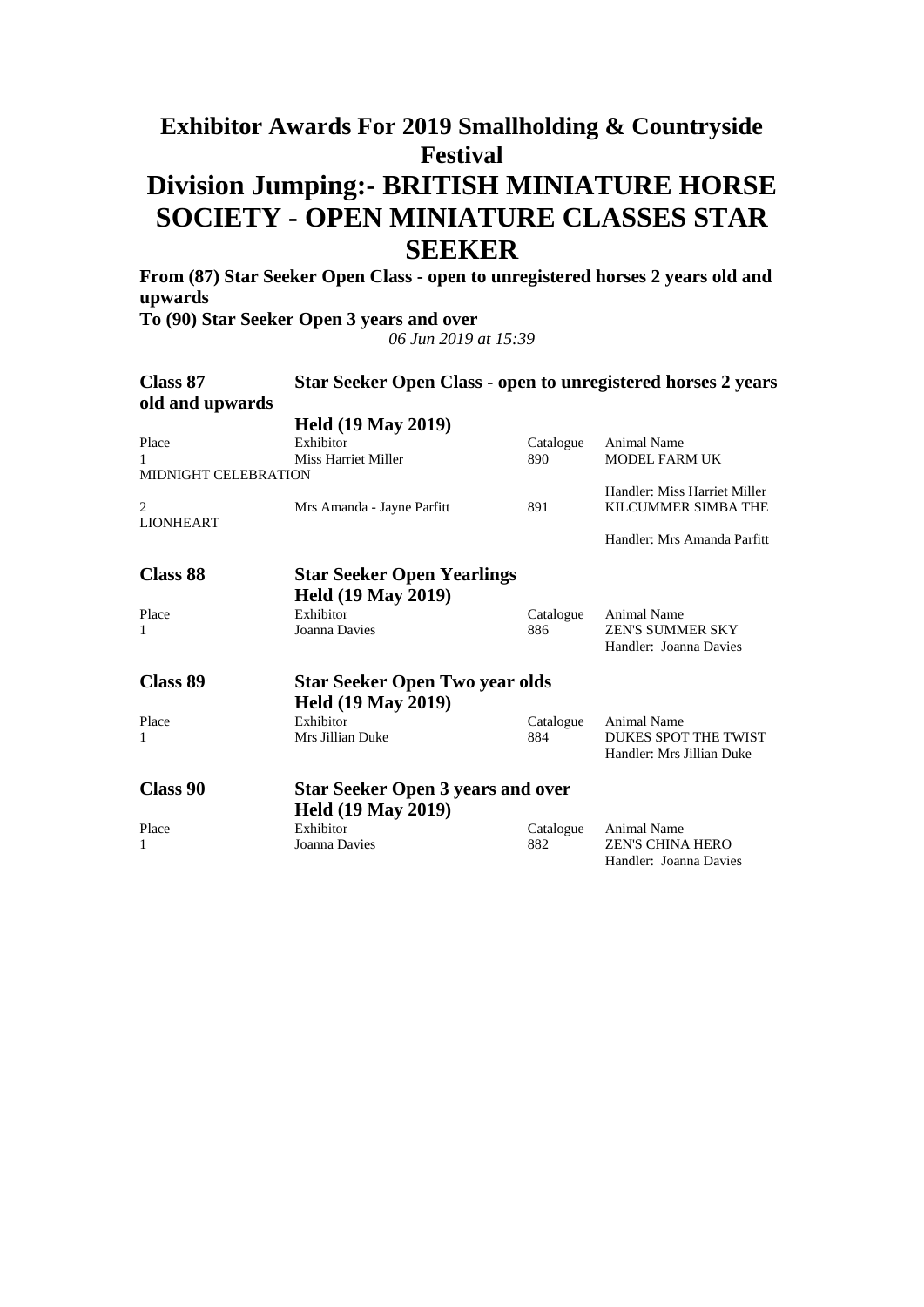# **Division Jumping:- Working Hunter**

**From (57) Novice Working Hunter Exceeding 143cm (Jumps Not Exceeding 75cm)**

**To (62) Champion and Reserve Champion**

*06 Jun 2019 at 15:39*

| Class 57                | <b>Novice Working Hunter Exceeding 143cm (Jumps Not</b> |           |                              |
|-------------------------|---------------------------------------------------------|-----------|------------------------------|
| <b>Exceeding 75cm</b> ) |                                                         |           |                              |
|                         | <b>Held (19 May 2019)</b>                               |           |                              |
| Place                   | Exhibitor                                               | Catalogue | Animal Name                  |
|                         | Dr Justine Thompson                                     | 794       | DAISY ROCK KINGDOM           |
| (FERGAL)                |                                                         |           |                              |
|                         |                                                         |           | Rider: Dr Justine Thompson   |
| 2                       | Miss Sarah Sargeant                                     | 848       | <b>GREENHALL CRUISING IN</b> |
| <b>JUNE</b>             |                                                         |           |                              |
|                         |                                                         |           | Rider: Miss Sarah Sargeant   |
| 3                       | Miss Joanne Ridge                                       | 847       | LITTLE PEARL                 |
|                         |                                                         |           | Rider: Miss Joanne Ridge     |
|                         |                                                         |           |                              |

**Class 58 Novice Working Hunter Exceeding 143cm (Jumps Not Exceeding 90cm)**

|               | <b>Held (19 May 2019)</b> |
|---------------|---------------------------|
| $E_v$ hihitor |                           |

| Place       | Exhibitor           | Catalogue | Animal Name                  |
|-------------|---------------------|-----------|------------------------------|
|             | Miss Sarah Sargeant | 848       | <b>GREENHALL CRUISING IN</b> |
| <b>JUNE</b> |                     |           |                              |
|             |                     |           | Rider: Miss Sarah Sargeant   |
| 2           | Mrs Sara Warman     | 647       | <b>IZZY I WONDER</b>         |
|             |                     |           | Rider: Mrs Alys Warman       |
| 3           | Mr Wayne Isaac      | 855       | <b>MAYDAY REBEL</b>          |
|             |                     |           | Rider: Victoria Bertorelli   |

### **Class 59 Novice Working Hunter Ponies Not Exceeding 143cm (Jumps Not Exceeding 75cm)**

|              | <b>Held (19 May 2019)</b> |           |                           |
|--------------|---------------------------|-----------|---------------------------|
| Place        | Exhibitor                 | Catalogue | Animal Name               |
| $\mathbf{1}$ | <b>Miss Rachel Davies</b> | 616       | DYFFRYNGWY SIWAN          |
|              |                           |           | Rider: Miss Rachel Davies |
| 2            | Miss Grace Strong         | 865       | <b>COOPER</b>             |
|              |                           |           | Rider: Miss Grace Strong  |
| 3            | Robin Meredith            | 624       | <b>FOALIE</b>             |
|              |                           |           | Rider: Rhianna Williams   |

### **Class 60 Novice Working Hunter Ponies Not Exceeding 133cm (Jumps Not Exceeding 60cm)**

|                 | <b>Held (19 May 2019)</b>                                    |           |                             |                      |  |  |
|-----------------|--------------------------------------------------------------|-----------|-----------------------------|----------------------|--|--|
| Place           | Exhibitor                                                    | Catalogue | Animal Name                 |                      |  |  |
|                 | Mrs Susan Hughes-Jones and Miss C Chelsea Hughes - Jones 869 |           |                             | WAXWING              |  |  |
| <b>MACENROE</b> |                                                              |           | Rider: Miss Chelsea Hughes- |                      |  |  |
| Jones           |                                                              |           |                             |                      |  |  |
| 2               | David Meredith                                               | 611       |                             | THISTLEDOWN GREGORYS |  |  |
| <b>GIRL</b>     |                                                              |           |                             |                      |  |  |
|                 |                                                              |           | Rider: Katy Meredith        |                      |  |  |
| 3               | Mr Paul Isaac                                                | 870       | <b>MOORLAKE MISTER OUIP</b> |                      |  |  |
|                 |                                                              |           | Rider: Abigail Isaac        |                      |  |  |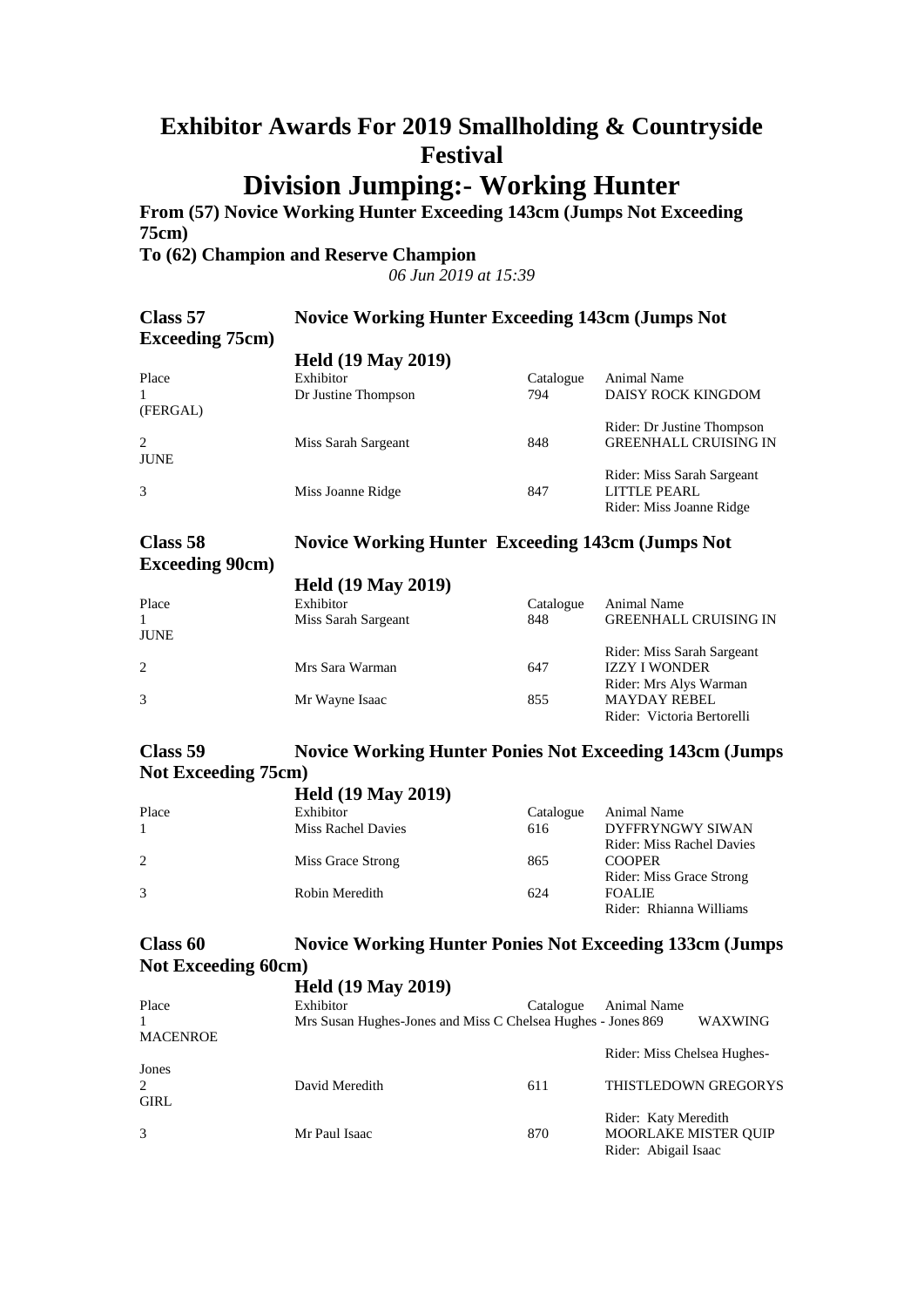|                                       | <b>Held (19 May 2019)</b>                                    |           |                             |
|---------------------------------------|--------------------------------------------------------------|-----------|-----------------------------|
| Place                                 | Exhibitor                                                    | Catalogue | <b>Animal Name</b>          |
| <b>SERENADE</b>                       | Mrs Gemma Hughes                                             | 875       | CONWAY MOONLIGHT            |
|                                       |                                                              |           | Rider: Daisy Hughes         |
| $\mathcal{D}_{\mathcal{L}}$<br>MILLIE | Mr Paul Isaac                                                | 876       | <b>ORANMORE SWEET</b>       |
|                                       |                                                              |           | Rider: Abigail Isaac        |
| 3<br>ANNABEL                          | <b>Helen Davies</b>                                          | 735       | <b>SYFYNWY SWEET</b>        |
|                                       |                                                              |           | Rider: Mati Davies          |
| Class 62                              | <b>Champion and Reserve Champion</b>                         |           |                             |
|                                       | <b>Held (19 May 2019)</b>                                    |           |                             |
| Place                                 | Exhibitor                                                    |           |                             |
|                                       |                                                              | Catalogue | Animal Name                 |
|                                       | Mrs Susan Hughes-Jones and Miss C Chelsea Hughes - Jones 869 |           | WAXWING                     |
| <b>MACENROE</b>                       |                                                              |           | Rider: Miss Chelsea Hughes- |
| Jones                                 |                                                              |           |                             |
| $\mathcal{D}_{\cdot}$<br>(FERGAL)     | Dr Justine Thompson                                          | 794       | DAISY ROCK KINGDOM          |

### **Class 61 Lead Rein / First Ridden Open Working Hunter Ponies Not Exceeding 122cm (Jumps Not Exceeding 50cm)**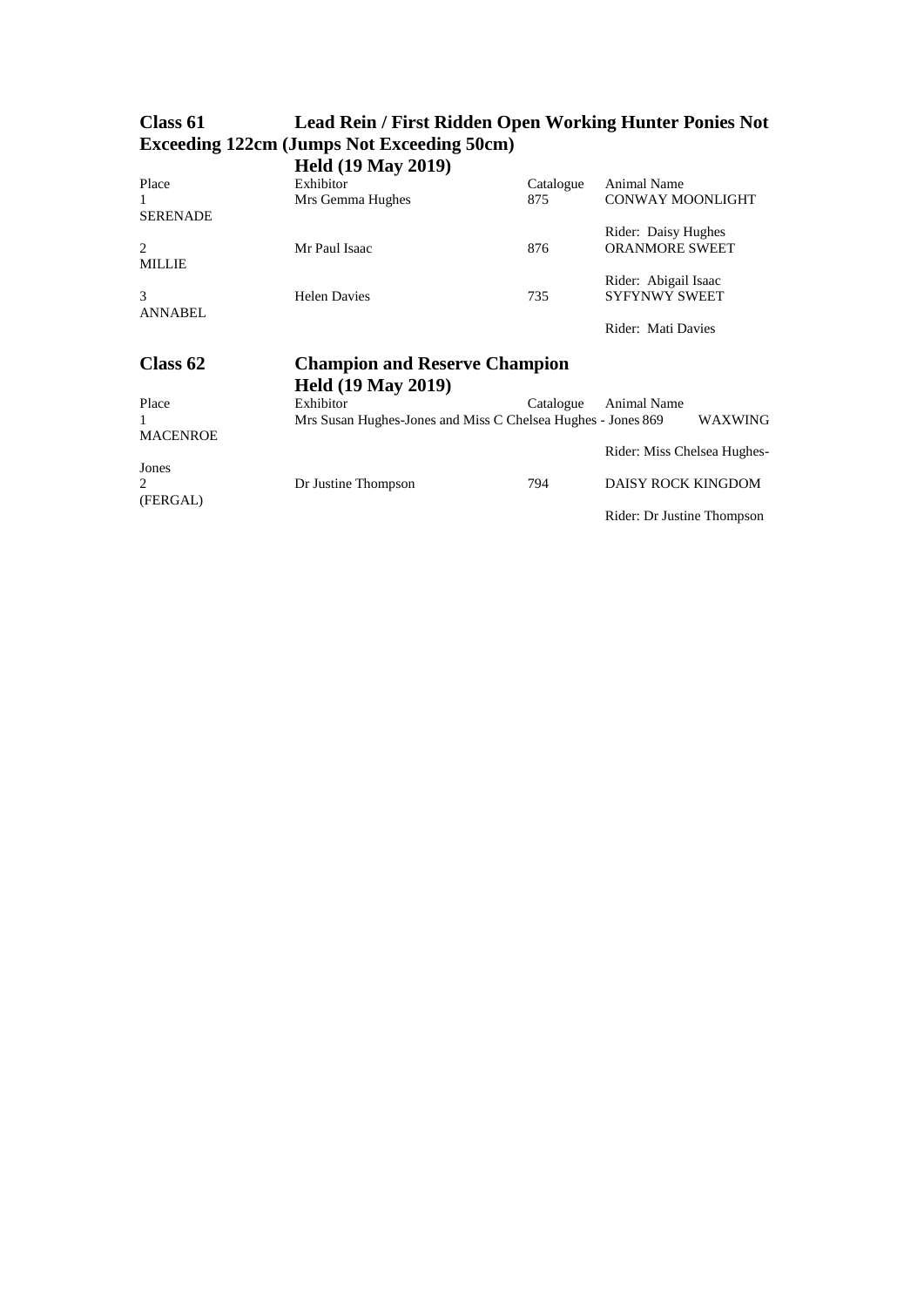# **Division Jumping:- IRISH DRAUGHT**

**From (93) In-Hand Irish Draught Pure Bred Maturity - Stallion, Mare or Gelding, 4 year old or over To (99) Champion and Reserve Champion**

| Class 93<br>or Gelding, 4 year old or over        | <b>In-Hand Irish Draught Pure Bred Maturity - Stallion, Mare</b> |                  |                                                                           |  |
|---------------------------------------------------|------------------------------------------------------------------|------------------|---------------------------------------------------------------------------|--|
|                                                   | <b>Held (19 May 2019)</b>                                        |                  |                                                                           |  |
| Place<br>1                                        | Exhibitor<br>Mrs L John                                          | Catalogue<br>894 | Animal Name<br><b>GRIFFIN BRIDGE</b>                                      |  |
| 2                                                 | Liz Bennett                                                      | 893              | Handler: Zara Owen<br><b>PRINCESS SILVER</b><br>Handler: Liz Bennett      |  |
| Class 94                                          | <b>In-Hand Irish Draught Sport Horse Maturity - Stallion,</b>    |                  |                                                                           |  |
| Mare or Gelding, 4 years old or over              |                                                                  |                  |                                                                           |  |
|                                                   | <b>Held (19 May 2019)</b>                                        |                  |                                                                           |  |
| Place<br>No Results                               | Exhibitor                                                        | Catalogue        | Animal Name                                                               |  |
| Class 95                                          | In-Hand Irish Draught Pure Bred Youngstock - Filly, Colt or      |                  |                                                                           |  |
| Gelding, Yearling, 2 or 3 year old                |                                                                  |                  |                                                                           |  |
|                                                   | <b>Held (19 May 2019)</b>                                        |                  |                                                                           |  |
| Place                                             | Exhibitor                                                        | Catalogue        | Animal Name                                                               |  |
| 1                                                 | Mr Matthew Ainsworth                                             | 895              | <b>CRIAFOL PEMBROKE</b>                                                   |  |
| <b>SQUIRE</b>                                     |                                                                  |                  | Handler: Mr Matthew                                                       |  |
| Ainsworth                                         |                                                                  |                  |                                                                           |  |
| Class 96<br>or Gelding, Yearling, 2 or 3 year old | In-Hand Irish Draught Sport Horse Youngstock - Filly, Colt       |                  |                                                                           |  |
|                                                   | <b>Held (19 May 2019)</b>                                        |                  |                                                                           |  |
| Place                                             | Exhibitor                                                        | Catalogue        | Animal Name                                                               |  |
| $\mathbf{1}$                                      | Mrs Leander Walton                                               | 899              | <b>COSETTE'S PROSPECT</b>                                                 |  |
| 2                                                 | Mrs Teleri Humphreys                                             | 897              | Handler: Tim Barnes<br>PEMBROKE STAR                                      |  |
| <b>ATTRACTION</b>                                 |                                                                  |                  | Handler: Bobby Roberts                                                    |  |
| Class 97                                          | Ridden Pure Bred Irish Draught - Stallion, Mare or Gelding,      |                  |                                                                           |  |
| 4 year old or over                                |                                                                  |                  |                                                                           |  |
|                                                   | <b>Held (19 May 2019)</b>                                        |                  |                                                                           |  |
| Place                                             | Exhibitor                                                        | Catalogue        | Animal Name                                                               |  |
| 1                                                 | Mrs L John                                                       | 894              | <b>GRIFFIN BRIDGE</b>                                                     |  |
| 2                                                 | Ms Anna Ernsting                                                 | 790              | Rider: Zara Owen<br><b>SILVERGREY BOUNCER</b><br>Rider: Matthew Ainsworth |  |
| 3<br><b>ROSE</b>                                  | Miss Cherie Bufton                                               | 900              | <b>HAYESTOWN WESTERN</b>                                                  |  |
|                                                   |                                                                  |                  | Rider: Miss Cherie Bufton                                                 |  |
| <b>Class 98</b>                                   | Ridden Irish Draught Sport Horse - Stallion, Mare or             |                  |                                                                           |  |
| Gelding, 4 year old or over                       |                                                                  |                  |                                                                           |  |
|                                                   | <b>Held (19 May 2019)</b>                                        |                  |                                                                           |  |
| Place                                             | Exhibitor                                                        | Catalogue        | Animal Name                                                               |  |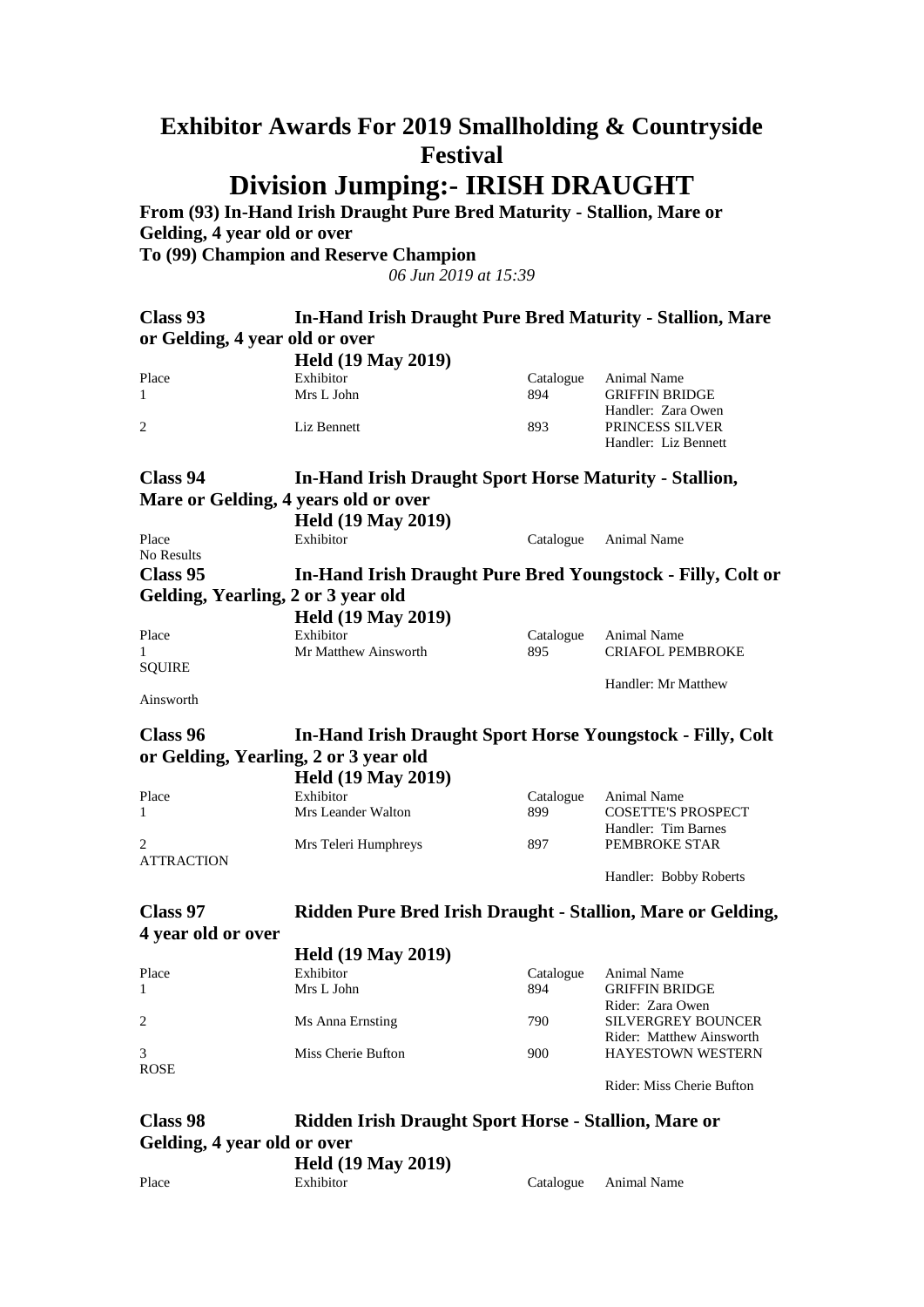| 2        | Mr Wayne Isaac<br>Mrs Shelley Bradley-Higham | 904<br>903 | <b>MAYDAY REBEL</b><br>Rider: Emma Edwards<br><b>BE BOP BURNT TOAST</b><br>Rider: Mrs Shelley Bradley- |
|----------|----------------------------------------------|------------|--------------------------------------------------------------------------------------------------------|
| Higham   |                                              |            |                                                                                                        |
| 3        | Louise Harris                                | 854        | <b>GENAL NALA</b><br>Rider: Louise Harris                                                              |
| Class 99 | <b>Champion and Reserve Champion</b>         |            |                                                                                                        |
|          | <b>Held (19 May 2019)</b>                    |            |                                                                                                        |
| Place    | Exhibitor                                    | Catalogue  | Animal Name                                                                                            |
| 1        | Mrs Leander Walton                           | 899        | <b>COSETTE'S PROSPECT</b><br>Handler: Tim Barnes                                                       |

Handler: Zara Owen

2 Mrs L John 894 GRIFFIN BRIDGE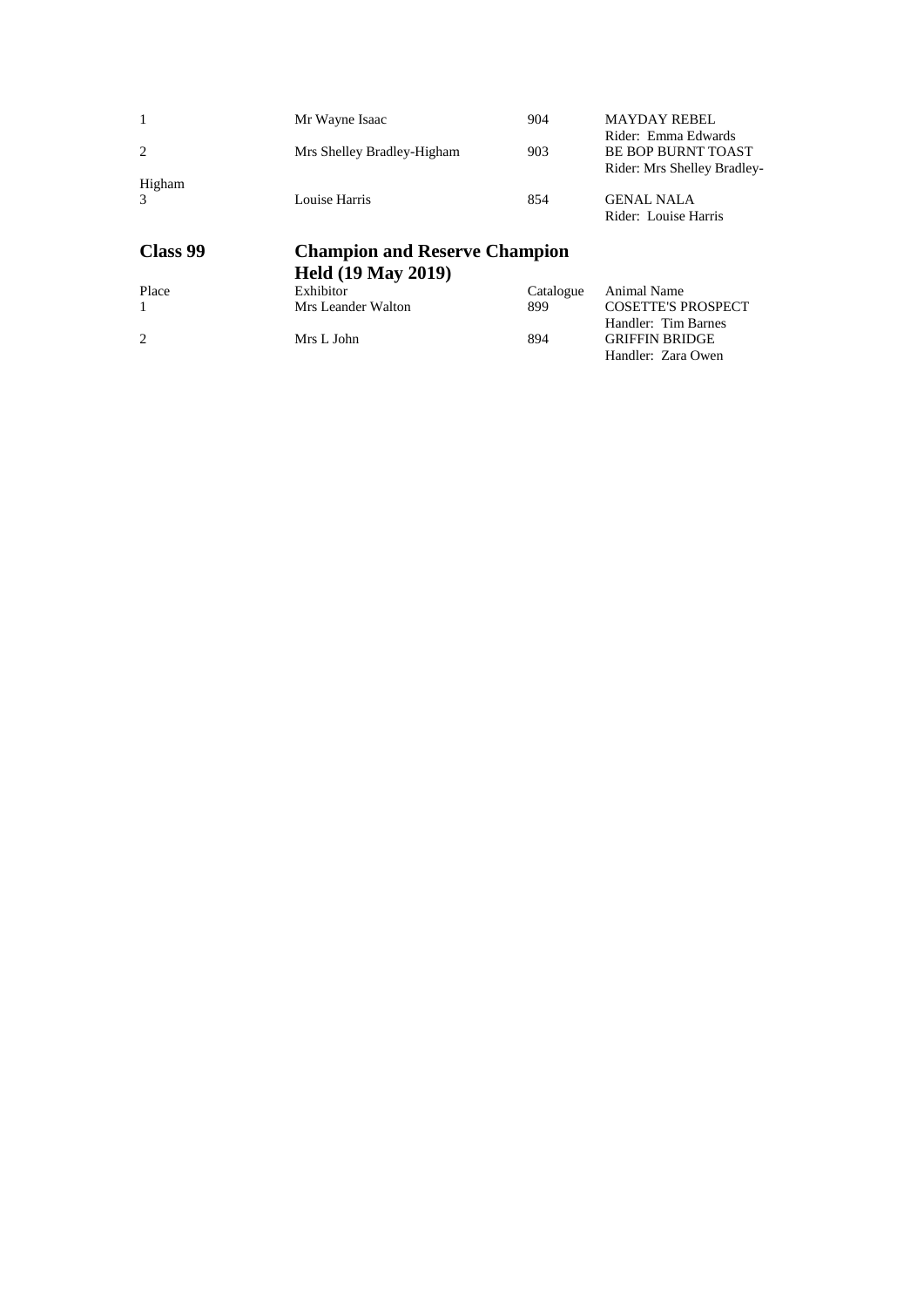# **Division Jumping:- HACKS & RIDING HORSES**

**From (100) Hack - Mare or Gelding, 4 years old or over exceeding 148cm but not exceeding 160cm**

**To (102) Champion and Reserve Champion**

*06 Jun 2019 at 15:39*

### **Class 100 Hack - Mare or Gelding, 4 years old or over exceeding 148cm but not exceeding 160cm**

|                  | <b>Held (19 May 2019)</b>                           |           |                                                       |
|------------------|-----------------------------------------------------|-----------|-------------------------------------------------------|
| Place            | Exhibitor                                           | Catalogue | Animal Name                                           |
| -1               | Miss Abbie Dark                                     | 906       | <b>RUNNON RUBY TUESDAY</b><br>Rider: Miss Abbie Dark  |
| 2                | Ms Heather Ellis Jones                              | 907       | LLANARTH FAIR PLAY<br>Rider: Nuala Ellis Jones        |
| $\mathcal{R}$    | Mrs Marie Anthony-Issac                             | 905       | <b>RYTANS ROYAL MIAH</b><br>Rider: Mrs Marie Anthony- |
| <b>Issac</b>     |                                                     |           |                                                       |
| <b>Class 101</b> | Riding Horse - Mare or Gelding, 4 years old or over |           |                                                       |

| exceeding 148cm |                           |           |                                                     |
|-----------------|---------------------------|-----------|-----------------------------------------------------|
|                 | <b>Held (19 May 2019)</b> |           |                                                     |
| Place           | Exhibitor                 | Catalogue | Animal Name                                         |
|                 | Miss Jessica Cox          | 911       | <b>RAINSTOWN DAZZLER</b><br>Rider: Miss Jessica Cox |

| Class 102 | <b>Champion and Reserve Champion</b><br><b>Held (19 May 2019)</b> |           |                            |
|-----------|-------------------------------------------------------------------|-----------|----------------------------|
| Place     | Exhibitor                                                         | Catalogue | Animal Name                |
|           | Miss Abbie Dark                                                   | 906       | <b>RUNNON RUBY TUESDAY</b> |
|           |                                                                   |           | Rider: Miss Abbie Dark     |
| 2         | Ms Heather Ellis Jones                                            | 907       | <b>LLANARTH FAIR PLAY</b>  |
|           |                                                                   |           | Rider: Nuala Ellis Jones   |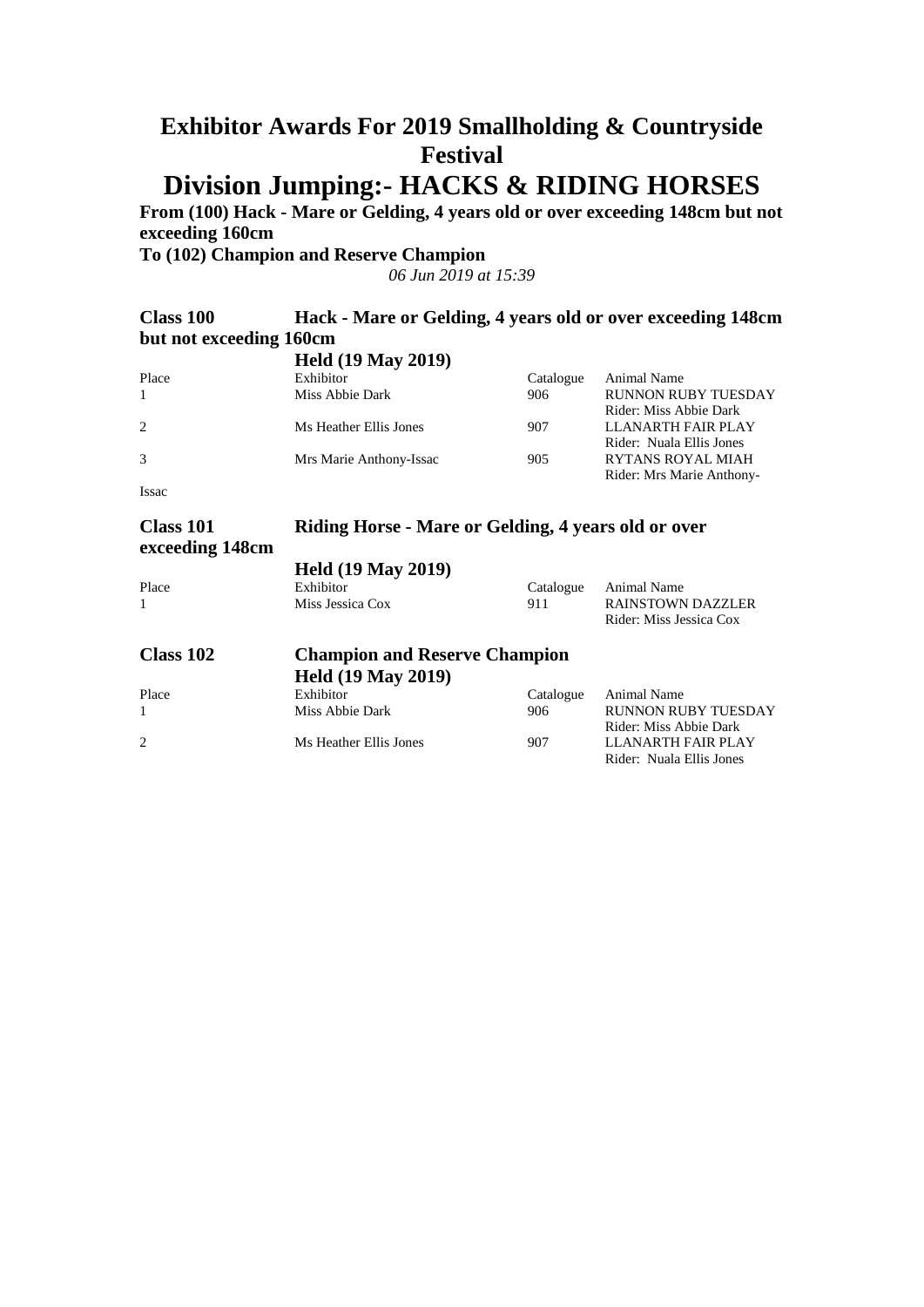**Division Jumping:- DONKEY BREED SOCIETY**

**From (103) Best Conditioned & Turned Out, any age/sex - maybe Ridden To (113) Best Local Donkey**

| Class 103                         | Best Conditioned & Turned Out, any age/sex - maybe Ridden      |                  |                               |
|-----------------------------------|----------------------------------------------------------------|------------------|-------------------------------|
|                                   | <b>Held (19 May 2019)</b>                                      |                  |                               |
| Place                             | Exhibitor                                                      | Catalogue        | Animal Name                   |
| 1                                 | Miss Clare Humphries                                           | 914              | JAKE                          |
|                                   |                                                                |                  | Handler: Miss Clare Humphries |
| 2                                 | Sarah Hodges                                                   | 913              | JACK                          |
|                                   |                                                                |                  | Handler: Sarah Hodges         |
| Class 104                         | Pet Donkey - no entires, shown In-hand or Ridden               |                  |                               |
|                                   | <b>Held (19 May 2019)</b>                                      |                  |                               |
| Place                             | Exhibitor                                                      | Catalogue        | Animal Name                   |
| 1                                 | Sarah Hodges                                                   | 913              | <b>JACK</b>                   |
|                                   |                                                                |                  | Handler: Sarah Hodges         |
| Class 105                         | <b>Newcomers - Novice Handlers, not to have won in an Open</b> |                  |                               |
| Class up to closing date of entry |                                                                |                  |                               |
|                                   |                                                                |                  |                               |
|                                   | <b>Held (19 May 2019)</b>                                      |                  |                               |
| Place                             | Exhibitor                                                      | Catalogue        | Animal Name                   |
| 1                                 | Sarah Hodges                                                   | 913              | <b>JACK</b>                   |
|                                   |                                                                |                  | Handler: Sarah Hodges         |
| Class 106                         | <b>Stallion - 4 years old and over</b>                         |                  |                               |
|                                   | <b>Held (19 May 2019)</b>                                      |                  |                               |
| Place                             | Exhibitor                                                      | Catalogue        | Animal Name                   |
| No Results                        |                                                                |                  |                               |
| Class 107                         | Gelding - 4 years old and over                                 |                  |                               |
|                                   |                                                                |                  |                               |
|                                   | <b>Held (19 May 2019)</b>                                      |                  |                               |
| Place                             | Exhibitor                                                      | Catalogue        | Animal Name<br>JAKE           |
| 1                                 | Miss Clare Humphries                                           | 914              | Handler: Miss Clare Humphries |
| 2                                 | John & Linda Mclaren & Chilton                                 | 948              | <b>ISLANDFARM VISCOUNT</b>    |
|                                   |                                                                |                  | Handler: J Mclaren            |
| 3                                 | Sarah Hodges                                                   | 913              | JACK                          |
|                                   |                                                                |                  | Handler: Sarah Hodges         |
| <b>Class 108</b>                  | Mare - 4 years old and over and/or Brood Mare with own         |                  |                               |
| Foal at foot - 5 years and over   |                                                                |                  |                               |
|                                   | <b>Held (19 May 2019)</b>                                      |                  |                               |
|                                   |                                                                |                  | Animal Name                   |
| Place<br>1                        | Exhibitor<br>Miss Clare Humphries                              | Catalogue<br>915 | LOTTIE                        |
|                                   |                                                                |                  | Handler: Miss Clare Humphries |
| Class 109                         | Colt or Gelding - 2/3 years old                                |                  |                               |
|                                   |                                                                |                  |                               |
|                                   | <b>Held (19 May 2019)</b>                                      |                  |                               |
| Place<br>No Results               | Exhibitor                                                      | Catalogue        | Animal Name                   |
|                                   |                                                                |                  |                               |
| Class 110                         | Filly - 2/3 years old                                          |                  |                               |
|                                   | <b>Held (19 May 2019)</b>                                      |                  |                               |
| Place                             | Exhibitor                                                      | Catalogue        | Animal Name                   |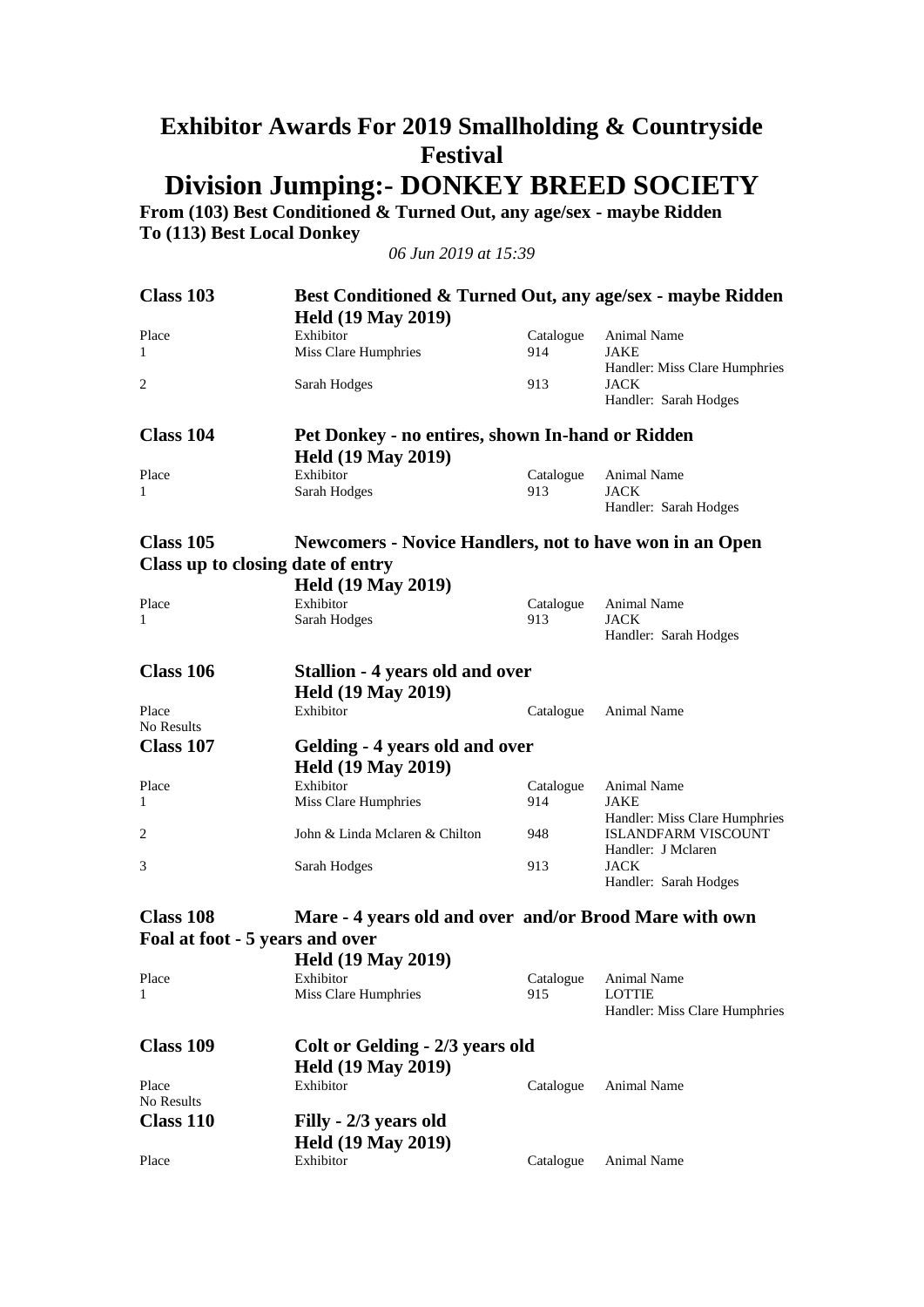| 1<br><b>MOMENTS</b> | John & Linda Mclaren & Chilton           | 949       | PEREHILL MAGICAL                                                              |
|---------------------|------------------------------------------|-----------|-------------------------------------------------------------------------------|
|                     |                                          |           | Handler: L Chilton                                                            |
| Class 111           | <b>Colt, Filly or Gelding - Yearling</b> |           |                                                                               |
|                     | <b>Held (19 May 2019)</b>                |           |                                                                               |
| Place<br>No Results | Exhibitor                                | Catalogue | <b>Animal Name</b>                                                            |
| Class 112           | <b>Champion and Reserve Champion</b>     |           |                                                                               |
|                     | <b>Held (19 May 2019)</b>                |           |                                                                               |
| Place               | Exhibitor                                | Catalogue | Animal Name                                                                   |
| 1                   | Miss Clare Humphries                     | 915       | <b>LOTTIE</b>                                                                 |
| $\overline{c}$      | Miss Clare Humphries                     | 914       | Handler: Miss Clare Humphries<br><b>JAKE</b><br>Handler: Miss Clare Humphries |
| Class 113           | <b>Best Local Donkey</b>                 |           |                                                                               |
|                     | <b>Held (19 May 2019)</b>                |           |                                                                               |
| Place<br>No Results | Exhibitor                                | Catalogue | Animal Name                                                                   |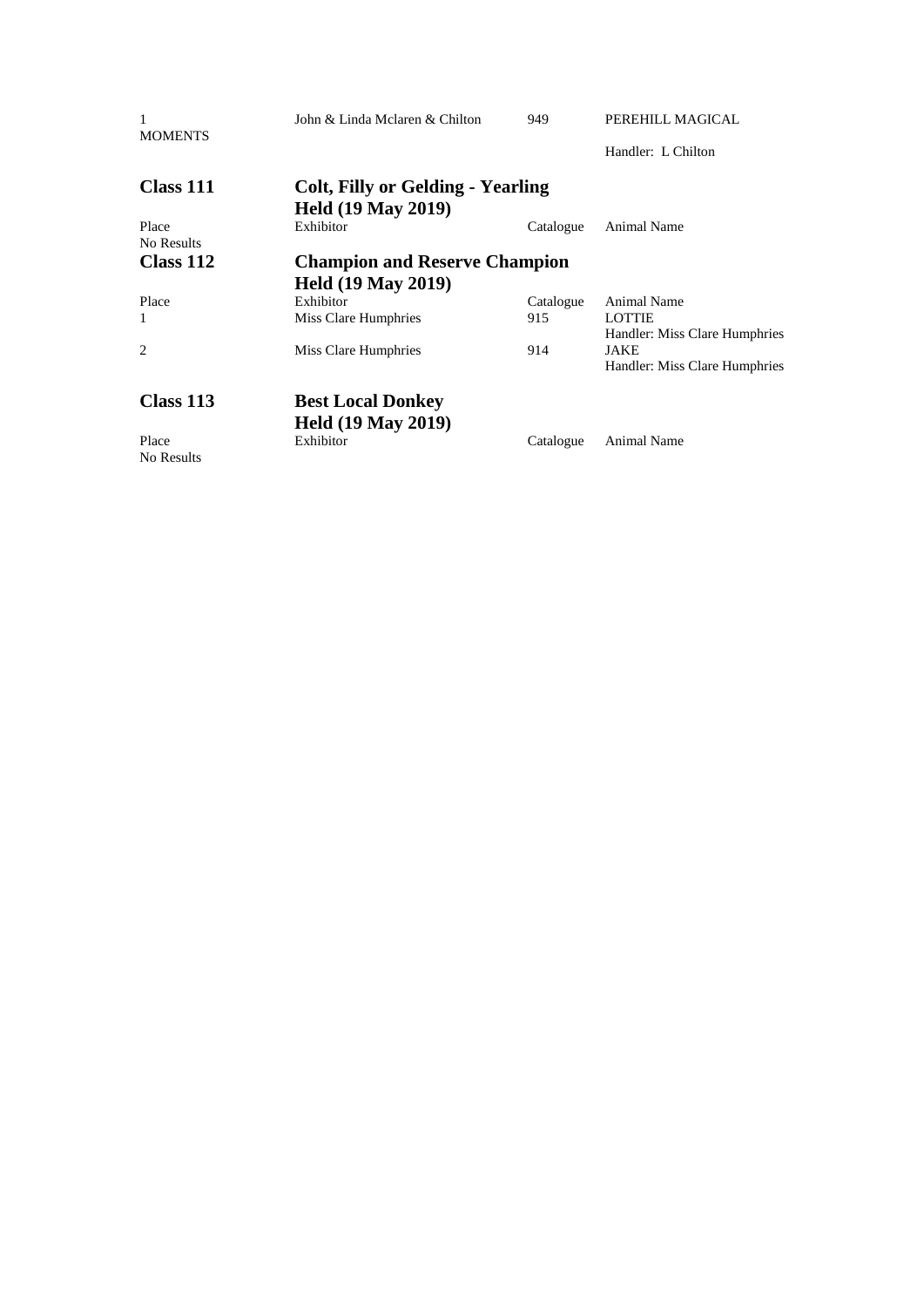**Division Jumping:- SIDE SADDLE**

**From (114) Classical Ladies Side Saddle Qualifier - horse exceeding 148cm**

**To (117) Champion and Reserve Champion**

| Class 114<br>148cm | <b>Classical Ladies Side Saddle Qualifier - horse exceeding</b> |           |                                             |
|--------------------|-----------------------------------------------------------------|-----------|---------------------------------------------|
|                    | <b>Held (19 May 2019)</b>                                       |           |                                             |
| Place              | Exhibitor                                                       | Catalogue | Animal Name                                 |
| 1                  | <b>Miss Rachael Forkings</b>                                    | 917       | <b>GRAVITATOUR</b>                          |
|                    |                                                                 |           | Rider: Miss Rachael Forkings                |
| $\overline{2}$     | Debbie Walters                                                  | 921       | <b>CRIAFOL MISTY LADY</b>                   |
|                    |                                                                 |           | Rider: Debbie Walters                       |
| 3                  | Amanda Jones                                                    | 918       | <b>LIBERTY BELLE</b>                        |
|                    |                                                                 |           | Rider: Amanda Jones                         |
| Class 115          | Best Horse or Pony, 4 years old or over to be ridden Side       |           |                                             |
| <b>Saddle</b>      |                                                                 |           |                                             |
|                    | <b>Held (19 May 2019)</b>                                       |           |                                             |
| Place              | Exhibitor                                                       | Catalogue | Animal Name                                 |
| $\mathbf{1}$       | Mrs Melanie James                                               | 922       | <b>BLUEROCK AMETHYST</b>                    |
|                    |                                                                 |           | Rider: Seren James                          |
| $\overline{2}$     | Mrs Gemma Hughes                                                | 737       | <b>LORD RUPERT ROO</b>                      |
| 3                  | Amanda Jones                                                    | 918       | Rider: Poppy Hughes<br><b>LIBERTY BELLE</b> |
|                    |                                                                 |           | Rider: Amanda Jones                         |
| Class 116          | <b>Side Saddle Costume Concours d'Elegance</b>                  |           |                                             |
|                    | <b>Held (19 May 2019)</b>                                       |           |                                             |
| Place              | Exhibitor                                                       | Catalogue | Animal Name                                 |
| 1                  | Debbie Walters                                                  | 921       | <b>CRIAFOL MISTY LADY</b>                   |
|                    |                                                                 |           | Rider: Debbie Walters                       |
| $\overline{2}$     | Amanda Jones                                                    | 918       | <b>LIBERTY BELLE</b>                        |
|                    |                                                                 |           | Rider: Amanda Jones                         |
| 3                  | Miss Rachael Forkings                                           | 917       | <b>GRAVITATOUR</b>                          |
|                    |                                                                 |           | Rider: Miss Rachael Forkings                |
| Class 117          | <b>Champion and Reserve Champion</b>                            |           |                                             |
|                    | <b>Held (19 May 2019)</b>                                       |           |                                             |
| Place              | Exhibitor                                                       | Catalogue | Animal Name                                 |
| 1                  | <b>Miss Rachael Forkings</b>                                    | 917       | <b>GRAVITATOUR</b>                          |
|                    |                                                                 |           | Rider: Miss Rachael Forkings                |
| $\overline{c}$     | Debbie Walters                                                  | 921       | <b>CRIAFOL MISTY LADY</b>                   |
|                    |                                                                 |           | Rider: Debbie Walters                       |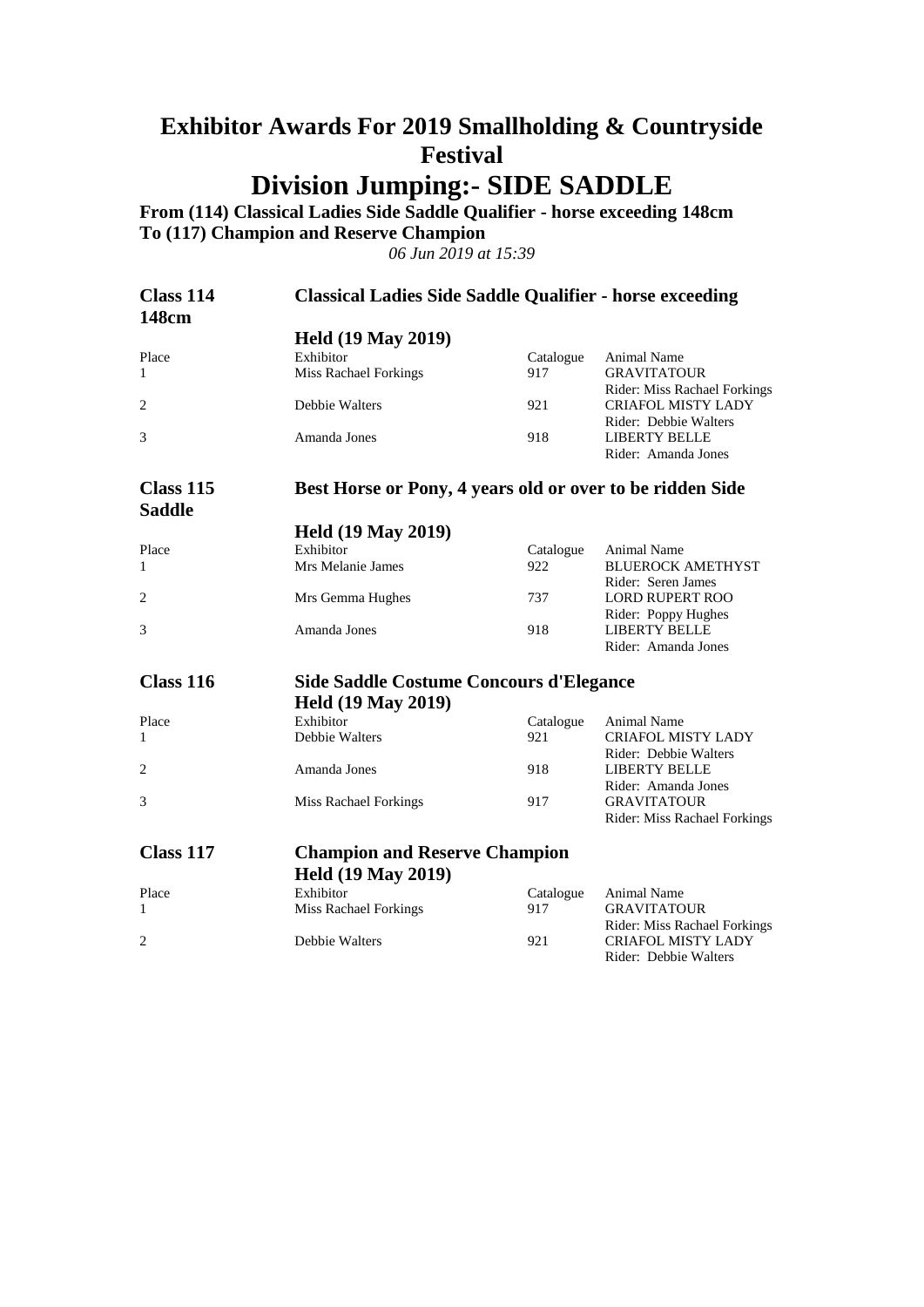# **Division Jumping:- ARABS**

**From (118) Pure Bred Arab - Stallion, Mare or Gelding, 4 year old or over - Ridden To (124) Champion and Reserve Champion**

*06 Jun 2019 at 15:39*

| Class 118<br>over - Ridden | Pure Bred Arab - Stallion, Mare or Gelding, 4 year old or |           |                                           |
|----------------------------|-----------------------------------------------------------|-----------|-------------------------------------------|
|                            | <b>Held (19 May 2019)</b>                                 |           |                                           |
| Place                      | Exhibitor                                                 | Catalogue | Animal Name                               |
| $\mathbf{1}$               | Joanne Woodward                                           | 924       | <b>MADAARIA</b><br>Rider: Joanne Woodward |

#### **Class 119 Part Bred or Anglo Arab - Stallion, Mare or Gelding, 4 year old or over - Ridden**

|              | <b>Held (19 May 2019)</b>  |           |                                                    |
|--------------|----------------------------|-----------|----------------------------------------------------|
| Place        | Exhibitor                  | Catalogue | Animal Name                                        |
| $\mathbf{1}$ | Mrs Anne Pritchard-Simmons | 730       | <b>CUPIDHILL CAPRICE</b>                           |
| 2            | Mrs Marie Anthony-Issac    | 905       | Rider: Jess Pritchard-Simmons<br>RYTANS ROYAL MIAH |
| Issac        |                            |           | Rider: Mrs Marie Anthony-                          |
| 3            | Marina Evans               | 925       | <b>AMESBURY MILLAN</b><br>Rider: Marina Evans      |

**Class 120 Pure Bred Arab - Colt or Filly, Yearling, 2 or 3 year old - In-**

|       | <b>Held (19 May 2019)</b> |           |                          |
|-------|---------------------------|-----------|--------------------------|
| Place | Exhibitor                 | Catalogue | Animal Name              |
|       | Mr Rhodri Jones           | 930       | MISS MADONNA             |
|       |                           |           | Handler: Mr Rhodri Jones |
|       | Mr Rhodri Jones           | 931       | <b>SILVER STARLIGHT</b>  |
|       |                           |           | Handler: Mr Rhodri Jones |
|       | Mr Rhodri Jones           | 929       | H PEPEGANO               |
|       |                           |           | Handler: Mr Rhodri Jones |

**Hand**

**Class 121 Part Bred or Anglo Arab - Colt or Filly, Yearling, 2 or 3 year** 

| old - In-Hand |                           |           |                       |
|---------------|---------------------------|-----------|-----------------------|
|               | <b>Held (19 May 2019)</b> |           |                       |
| Place         | Exhibitor                 | Catalogue | Animal Name           |
|               | D Roberts                 | 933       | <b>MENEDH SHANNON</b> |
|               |                           |           | Handler: D Roberts    |

#### **Class 122 Pure Bred Arab - Stallion, Mare or Gelding, 4 year old or over - In-Hand**

|       | <b>Held (19 May 2019)</b> |           |                                |
|-------|---------------------------|-----------|--------------------------------|
| Place | Exhibitor                 | Catalogue | Animal Name                    |
|       | Mrs Susannah Rogers       | 935       | <b>GWEL Y COEDS KALILA</b>     |
|       |                           |           | Handler: Pasha Ruffles         |
| 2     | Ms Cecilia Whittlesea     | 937       | PSYZAHARA BJ                   |
|       |                           |           | Handler: Ms Cecilia Whittlesea |
|       | Mrs Suzanne Stephens      | 936       | <b>CRUZEIRO</b>                |
|       |                           |           | Handler: Suzanne Stephens      |